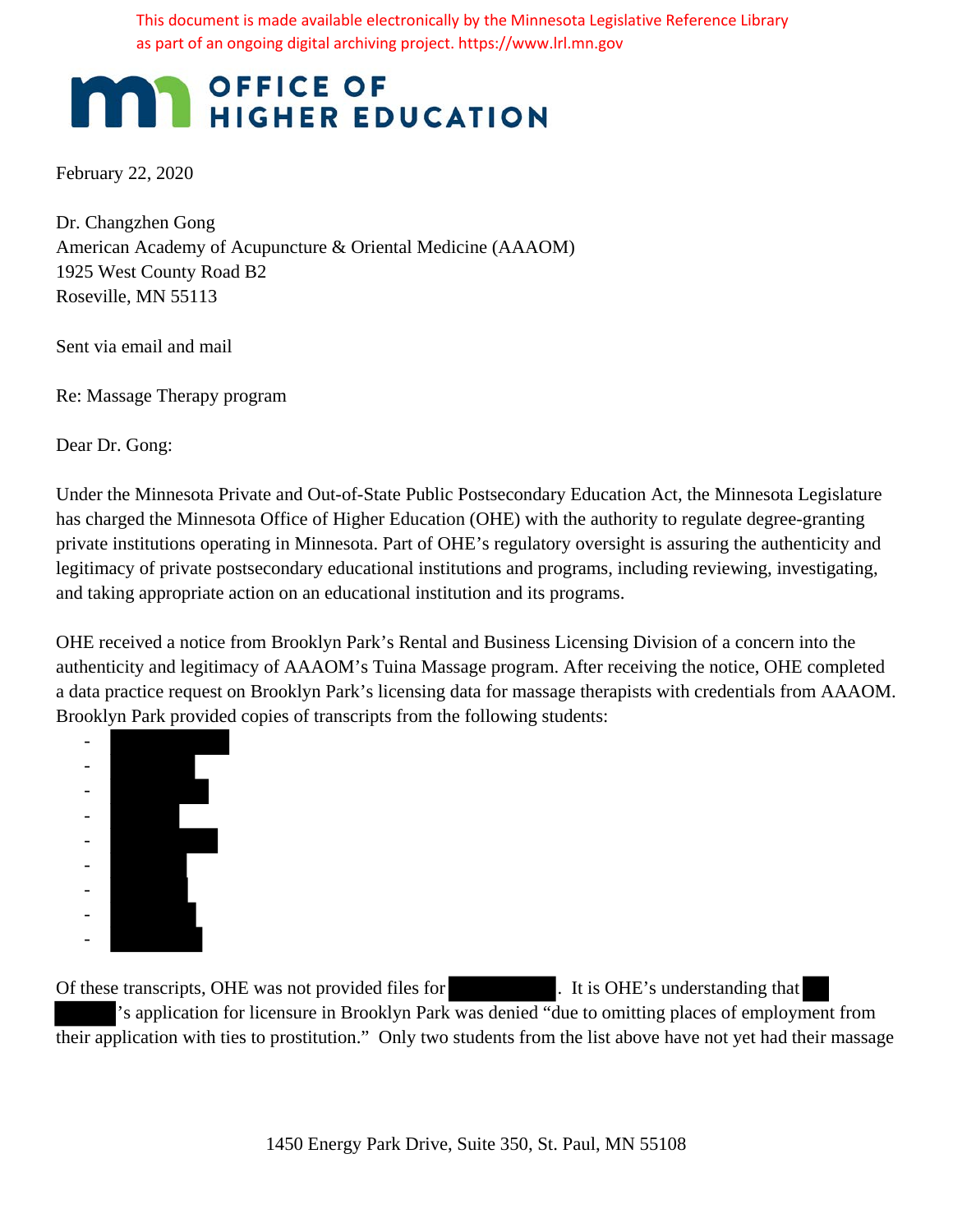therapist license revoked or deactivated for "ties to prostitution/trafficking", but their current employer is listed on rubmaps.ch<sup>1</sup> with reviews, which is a link to prostitution.

Therefore, on November 4, 2019, OHE initiated an investigation into AAAOM's massage therapy program. As OHE continued its investigation, OHE determined there is a theme of prostitution and/or human trafficking related to AAAOM students and/or internship sites. While OHE does not investigate or regulate prostitution and/or human trafficking, any links to prostitution and/or human trafficking indicate a lack of authenticity and legitimacy of a private postsecondary education institution and its programs.

On November 5, 2019, OHE made a site visit at AAAOM and requested the following documentation, due by November 18, 2019:

- *Copies of all student files from AAAOM's massage therapy program, including the program taught in English and the program taught in Chinese*
- *The names of all employees with permissions and access to print transcripts*
- The names of all employees with access to transcript paper and seals
- *Hour logs for all massage therapy students*
- *List of any off-site clinical training sites and supervisor names*
- *Narrative that explains AAAOM's recruiting and application screening process for the massage therapy program*
- *Copies of all advertisements used for the massage therapy program, including those used outside of the United States*
- *Ledger/student account statements for all massage therapy students. If any payments were made by check or money order, please include copies of those payments.*

On November 6, 2019, OHE requested the following documentation, due by November 18, 2019:

- *Copies of the exit exams for all students in the Chinese Tuina Massage program*
- *The names of all employees with permissions and access to print transcripts*
- The names of all employees with access to transcript paper and seals
- *The names and locations of all off-site clinical training supervisors*
- *A list of students for each off-site clinical training supervisor*
- *Narrative that explains AAAOM's recruiting and application screening process for the massage therapy program*
- *Copies of all advertisements used for the massage therapy program, including those used outside of the United States*
- *Ledger/student account statements for all massage therapy students. If any payments were made by check or money order, please include copies of those payments. You should be able to request this*

 $\overline{a}$ <sup>1</sup> rubmaps.com is a "forum based website which allows customers ... to discuss their individual experiences at illicit massage parlors."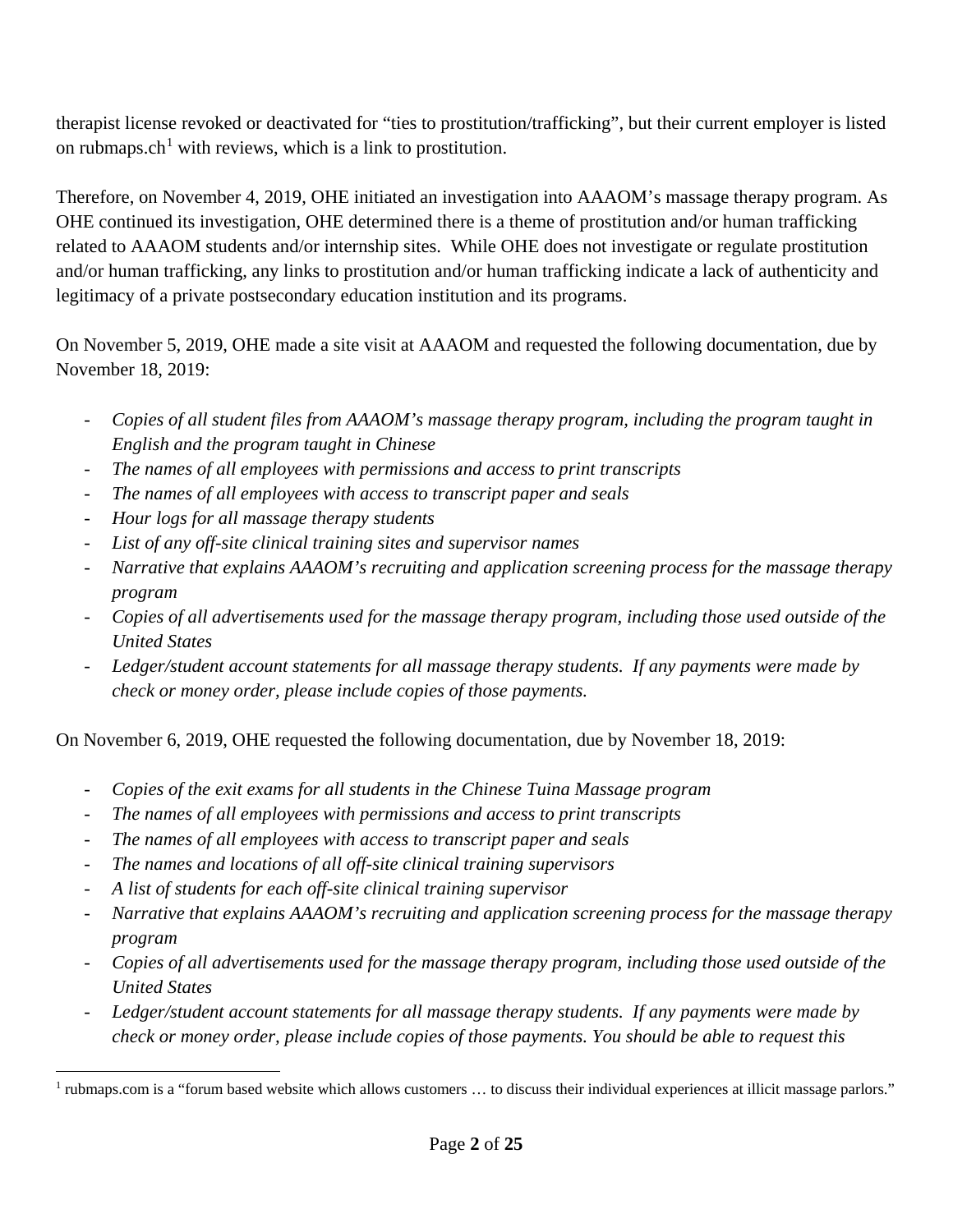*information from your bank. If you do not maintain individual student ledgers, please explain why and the process for reconciling student payments and AAAOM's accounts receivables*

- *Detailed narrative of processing payments by check, cash, money order, or credit card*
- *Names of entities and persons that refer massage therapists to your program*
- *Records that validate clinical training experiences and technical skills*
- *Current student files in the Chinese Tuina program*

On November 20, 2019, OHE notified AAAOM of the following requests:

*Thank you for the submission of the requested documents on November 6, 2019. The following is an additional information request based on those submissions.* 

- *Copies of the exit exams for all students in the Chinese Tuina Massage program* 

*In your submission, you state that an exit exam is not a requirement for students to graduate.* 

- *1. Please provide documentation that validates that an exit exam is not required for student graduation.*
- *2. How does AAAOM determine which students must complete the exit exam and which students do not need to complete the exit exam?*
- *3. How are students notified of this policy and expectation?*
- *4. There appears to be two versions of the exam. Please provide an explanation of the two versions and when each version was in use*
- *5. Please provide a key for both versions of the exam*
- *6. Please provide names and dates of individuals responsible for grading the exams*
- *7. An explanation of what is a passing score for the test*
- *8. An explanation of why multiple answers are accepted*
- *The names of all employees with permissions and access to print transcripts*

*At OHE's onsite visit, Cate Larson stated that she has no access to the student files or transcripts for the Chinese Tuina massage program. She made it abundantly clear that she had no involvement in the program. Please explain if this statement is accurate. If it is not accurate, please provide documentation that shows Cate Larson has full access to student information for students in the Chinese Tuina program. If available, provide documentation (like metadata) to show who has printed transcripts for students in the Chinese Tuina program.* 

- *The names of all employees with access to transcript paper and seals* 

*Provide information on who is Kristin Weston and her role. OHE also needs information on where transcript paper and seals are stored and information on how transcripts and certificates are issued. For example, are transcripts and certificates a word document template that is filled out manually or are the documents*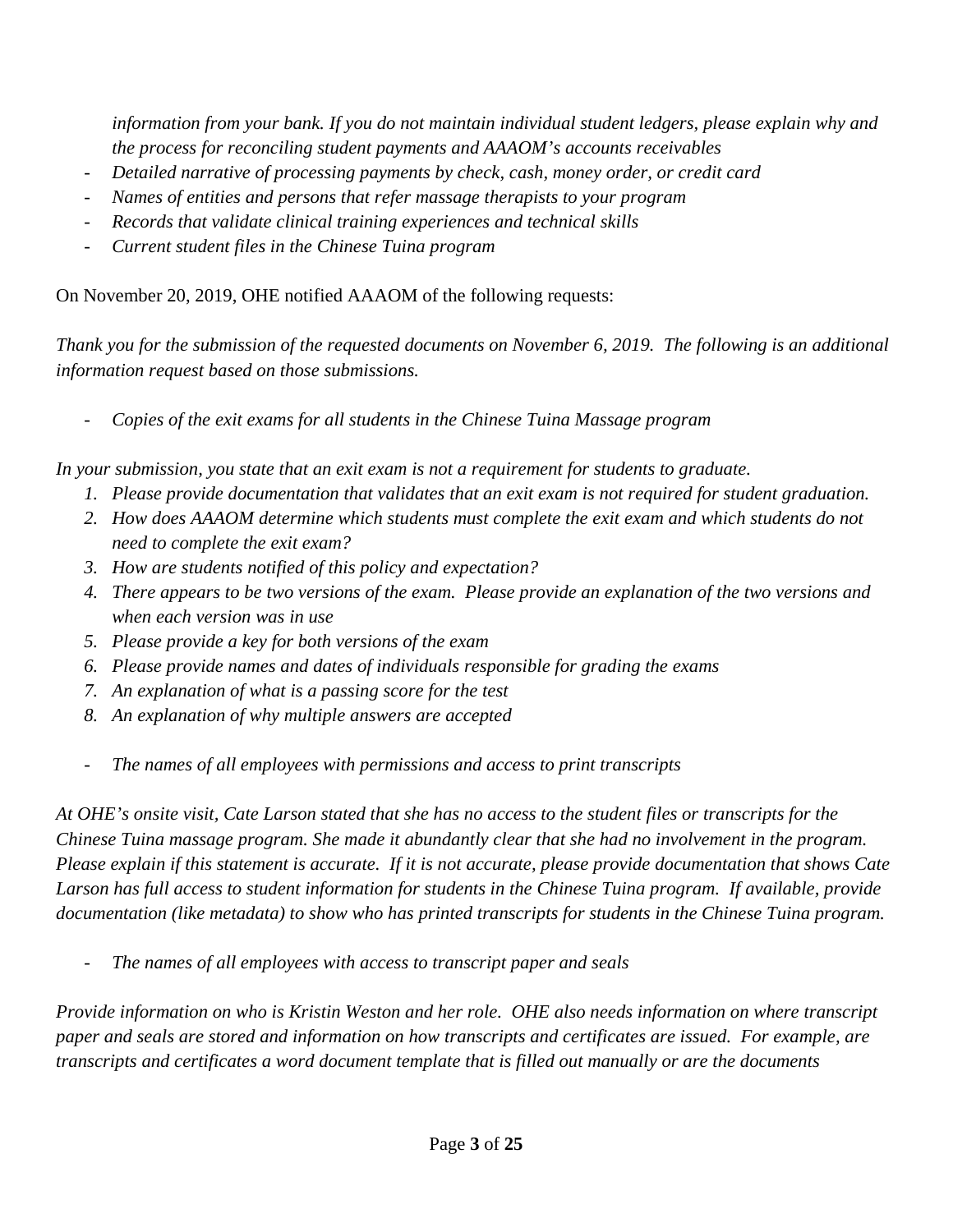*generated from data within a student database. If transcripts and certificates are printed through a document template, where is that template stored.* 

- *The names and locations of all off-site clinical training supervisors* 

*In your submission, you state that you now use a credentialing form for off-site clinical training. Please provide copies of all completed credentialing forms. Additionally, provide a timeline of the "evolutionary process" of AAAOM's process for approving off-site clinical training experiences and off-site supervisors.* 

- *A list of students for each off-site clinical training supervisor*
- *Narrative that explains AAAOM's recruiting and application screening process for the massage therapy program*
- *Copies of all advertisements used for the massage therapy program, including those used outside of the United States*
- *Ledger/student account statements for all massage therapy students. If any payments were made by check or money order, please include copies of those payments. You should be able to request this information from your bank. If you do not maintain individual student ledgers, please explain why and the process for reconciling student payments and AAAOM's accounts receivables.*

*This request was not fulfilled in full. Please provide documentation of the account receivables from AAAOM's bank accounts.* 

- *Detailed narrative of processing payments by check, cash, money order, or credit card*
- *Names of entities and persons that refer massage therapists to your program*
- *Records that validate clinical training experiences and technical skills*

*The clinical training files, if present, in the student files do not contain a supervisor signature.* 

- *1. Please provide AAAOM's policies and procedures for students to receive credit for off-site and on-site clinical training experience.*
- *2. In addition, the site supervisor files are not legible. Please resubmit legible copies.*
- *Current student files in the Chinese Tuina program*

*The submissions include many duplicate files. Please review the submission and submit an accurate and separate record of currently enrolled students.* 

*In addition to the new requests above, OHE is requesting the following:* 

- *School catalog and/or student handbook for the Chinese Tuina program. The school catalog and student handbook loaded into EdVera is for the Masters and Doctorate program. All students must have*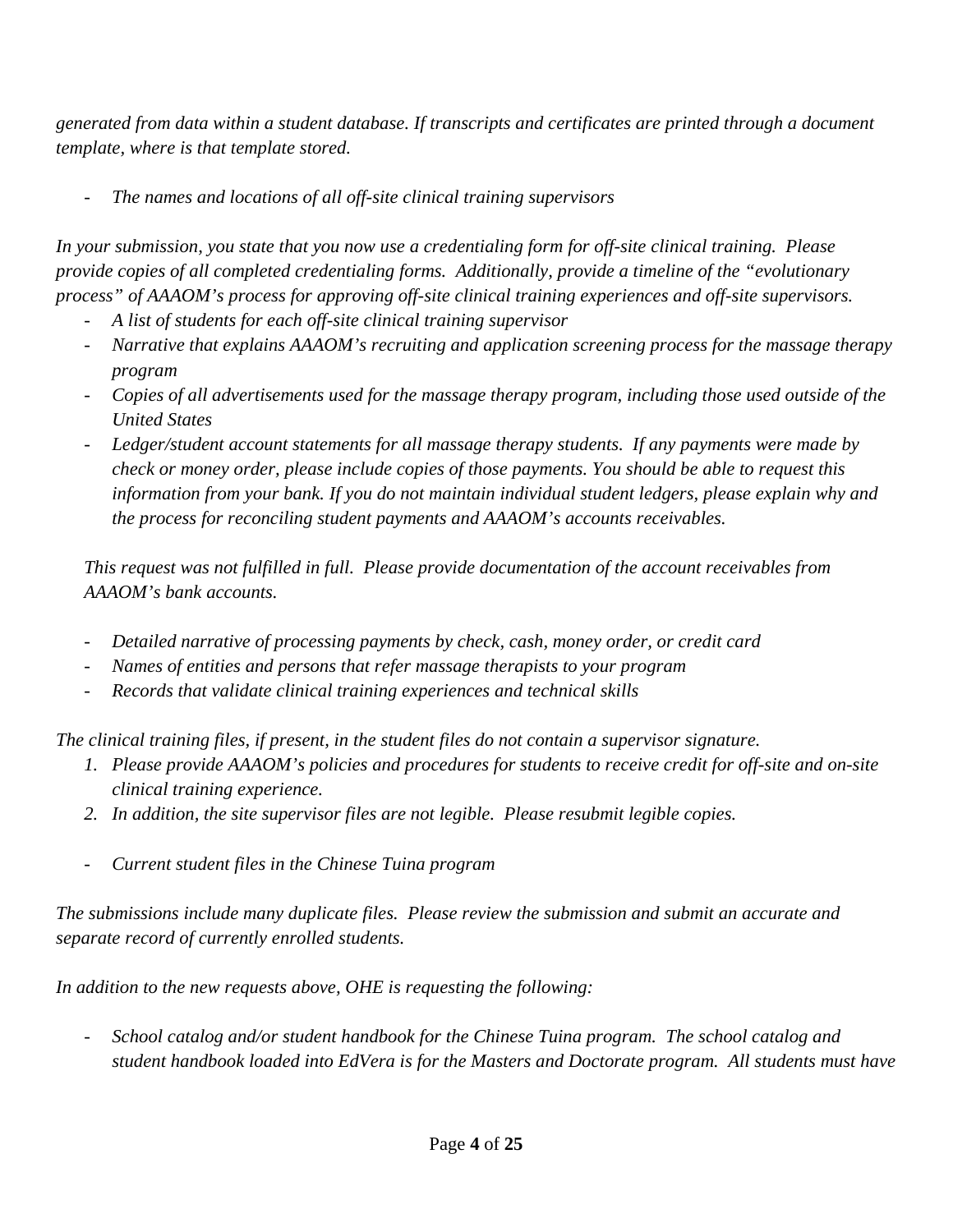*a school catalog and/or student handbook. If one is not used, please include the rationale and how AAAOM believes it is in compliance with Minn. Stat. §136A.65 subd. 4(9).* 

- *Name and CVs of all instructors that have taught for the Chinese Tuina program*
- *1098-Ts for all Chinese Tuina students*

On December 16, 2019, OHE notified AAAOM that the following documents had not be provided and were due by December 23, 2019:

- *Off-site externship information; including name and location of site, name of person providing supervision to AAAOM students, list of students attending at off-site location*
	- o *Information provided to our office on November 18, 2019, was insufficient to meet this request.*
- *Page 4 of one of the exit exam answer key was missing from the documentation provided to OHE*
- *Hour logs for all Massage Therapy program students*
- *CV's for instructors currently teaching the curriculum courses for the Chinese-language Tuina Massage program* 
	- o *The response sent to OHE on December 3, 2019, indicated the CV's were attached but I have been unable to locate a document containing this information*
- *Ledger/student account statements for all massage therapy students*
- *Information on how students enrolled in the Tuina Massage program are notified of the exit exam graduation requirement as the information provided to our office references a "Policy: Tuina Certificate Graduation Policy" updated in January 2017. This document is inconsistent with information provided in the online catalog as reviewed at your website today, December 16, 2019.*

As of December 23, 2019, AAAOM has failed to provide the following requests for documentation under Minn. Stat. 136A.64 subd. 3:

- How students are notified of AAAOM's "updated" 2017 exit exam policy as the policy is inconsistent to the student catalog
- An explanation of how AAAOM reconciles student payments and its student account receivables (for accounting purposes)
- No statement of historical practices of evaluating and approving off-site internship sites
- No statement on the transcript seal storage location (or how)
- The name of the businesses of the clinical site list of 12/23/2019 list of clinical sites
- A timeline of the "evolutionary process" of AAAOM's process for approving off-site clinical training experiences and off-site supervisors
- The following student files:

o

o

- o (listed on the Internship 2019 and Account Statement-Tuition Payments 2019)
- o (filed a transcript with Brooklyn Park)
	- Page **5** of **25**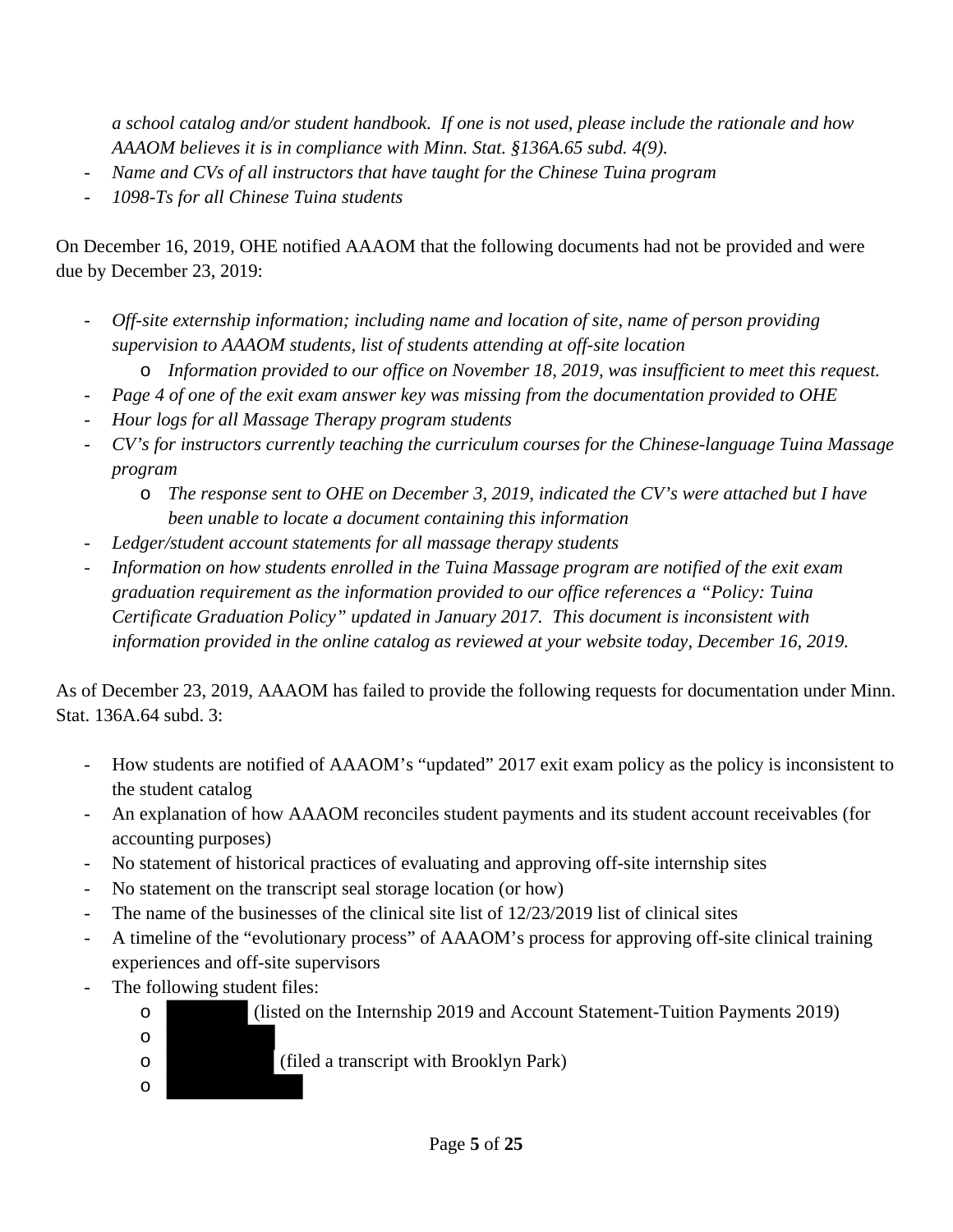o (listed on the Internship 2019 and Account Statement-Tuition Payments 2019) o (listed on the Internship 2019 and Account Statement-Tuition Payments 2019) o (listed on the Internship 2019 and Account Statement-Tuition Payments 2019) o (listed on the Internship 2019 and Account Statement-Tuition Payments 2019) o (listed on the Internship 2019 and Account Statement-Tuition Payments 2019) o (Account Statement-Tuition Payments 2019 and 11/18/2019 submission #4)

I. File Review

o

OHE found the following issues with AAAOM's 2019<sup>2</sup> student files:

- The supervisor listed on the 12/23/2019 list of Internship Training Location lists Liping Yu, but there appears to be a different supervisor between 8/5/2019 and 8/8/2019, 8/15/2019 and 8/22/2019, 8/29/2019 and 9/2/2019, 9/10/2019, and 9/23/2019 and 10/01/2019
- The  $7/26/2019$  payment is paid to the order "U.S. Bank"

- There are two different receipts for the  $5/24/2019$  (stamps and signature have a different placement)
- OHE is unable to validate the supervisor signature (in characters vs. pinyin on  $12/23/2019$  clinical list)

- The site supervisor pre-signed for clinical experiences (on Tuina Treatment log with  $\frac{5}{24/2019}$ )
- There is a certificate of completion in the file for a that student was a graduate in 2017 from LA Beauty School. was denied a massage therapist license by Brooklyn Park due to ties with prostitution.
- Inconsistent name on payment log provided on  $12/23/2019$
- Duplicate receipt for the 4/12/2019 payment, but it also has a handwritten note
- Student addresses do not match
- The student's requirement to take the comprehensive exam is not consistent with the submitted policy that students with lower than a B average had to take the comprehensive exam. This student only received A and B grades.

 $\overline{a}$ <sup>2</sup> In lieu of a full file review, OHE first focused on AAAOM's 2019 students on the Internship list or the Student Account Statement list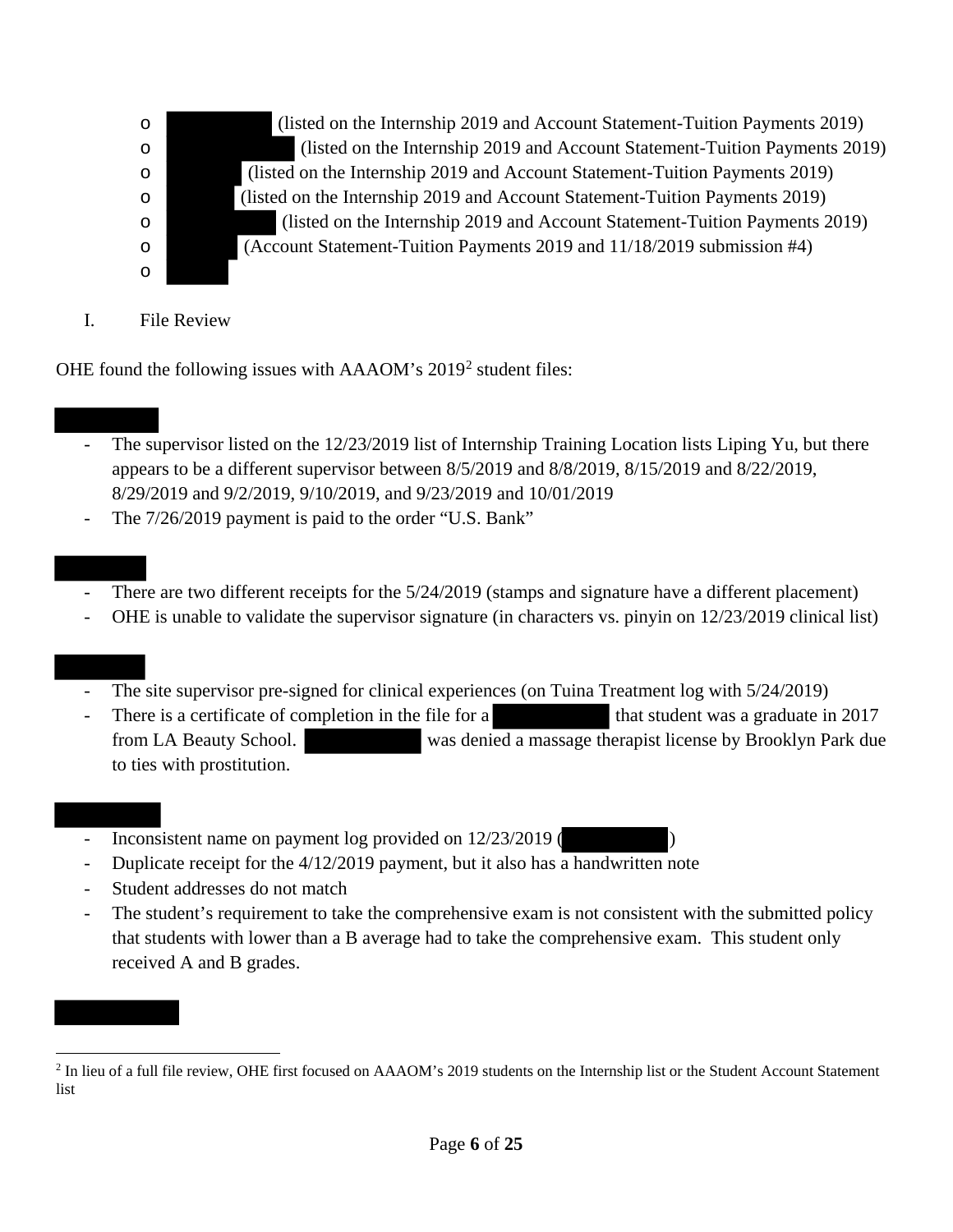- Clinical hours are not completed correctly
- No validation of number of hours or patients to meet graduation requirements

- 2018 payments are attributed to the Account Statement-Tuition Payments 2019 (4/9/18 and 12/13/18 payments)
- Clinical supervisor signature/name changed throughout clinical site
- First 4/18/2019 payment was made before admissions application (12/13/2018)
- File included a Certificate of Completion from LA Beauty & Massage School for a 600-hr Therapeutic Massage Program from 6/15/2018
- Student is not listed in the 2019 data sheets (graduation and payments were made in 2019)

- Duplicate 8/5/2019 and 7/29/2019 receipts
- Cannot validate the signature/name of supervisor on the Tuina Treatment Log

- File contains an enrollment contract with costs from 2015, but it is not signed
- Duplicate receipts
- Student's Clinical Site and employer on the student application with Ying Liu is linked to prostitution<sup>3</sup>
- The Treatment Log does not break down time of the massages- it appears as though the student worked for 9 hours straight with no breaks

- 8/12/2019 Cash payment receipt is duplicative, but paid stamps are in a different location
- 7/05/2019 Check payment receipt is duplicative, but paid stamps are in a different location
- No copy of the  $8/16/2019$  check payment
- Two copies of the  $7/22/2019$  check
- Two copies of the 6/12/2019 check
- No receipt for the  $7/3/2019$  check
- It looks like student signed supervisor as supervisor's name was supposed to be Liping Yu

 $\overline{a}$ <sup>3</sup> https://www.swnewsmedia.com/shakopee\_valley\_news/news/owner-of-vogue-day-asian-massage-in-shakopee-chargedwith/article\_ff0002c6-1195-5ae4-ad17-b70f6c34f781.html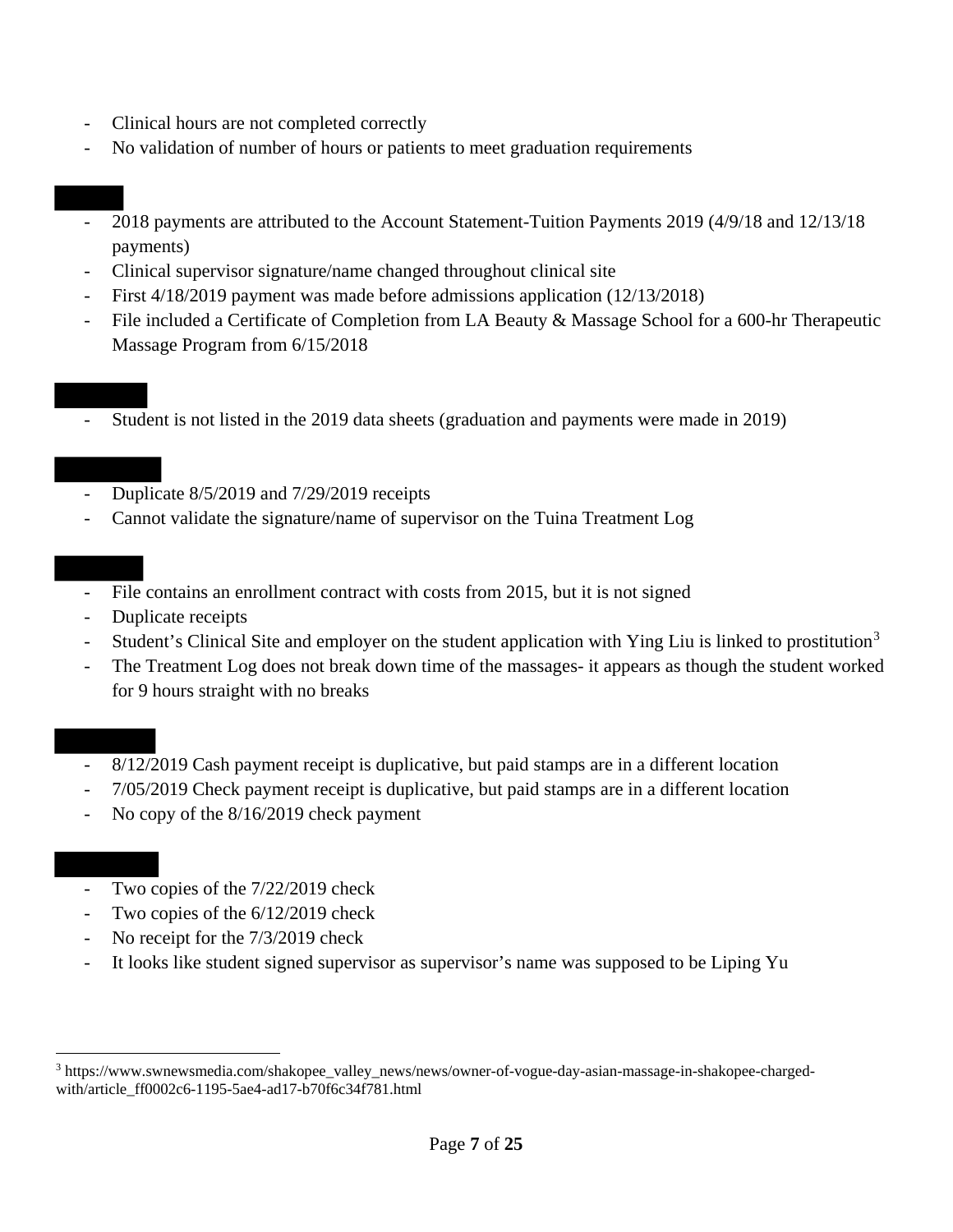- Name is not consistent in file ( vs.
- Payment for \$2500 was from Amazing Spa
- <sup>4</sup> and her letters of recommendation are the same people that are listed as her internship supervisor
- Payments in student file do not match Account Statement- Tuition Payments 2019

- Student completed program in 2015 and took additional classes in 2018
- Paid \$4500 for those additional classes in 2019. No validation of costs for those additional courses
- Amount paid on Account Statement- Tuition Payments 2019 (\$4,650 receipt, \$4500 on Account Statement provided on 12/23/2019, and \$4000 post-it note on the student's Application for Admission)
- No information in file on the reason for the additional coursework

- Transcript has a record of transfer hours, but there is no Transfer Credit Assessment Form or accompanying syllabi or transcript from previous school
- No copes of the  $4/10/18$  and  $5/6/19$  check
- No validation of cost of the program. Student only made \$4500 in payments.

## All transcripts:

- No cumulative GPA to validate whether the comprehensive exam is required
- Tuina Treatment logs are not completed with number of hours and patients (which validates graduation requirements)
- There is no statement to the student on the cost of the program
- Need name of supervisors in characters and spelled out
- Few files have enrollment contract with the total costs of the program, signed

Other issues OHE identified in the files:

- No letters of recommendations on file

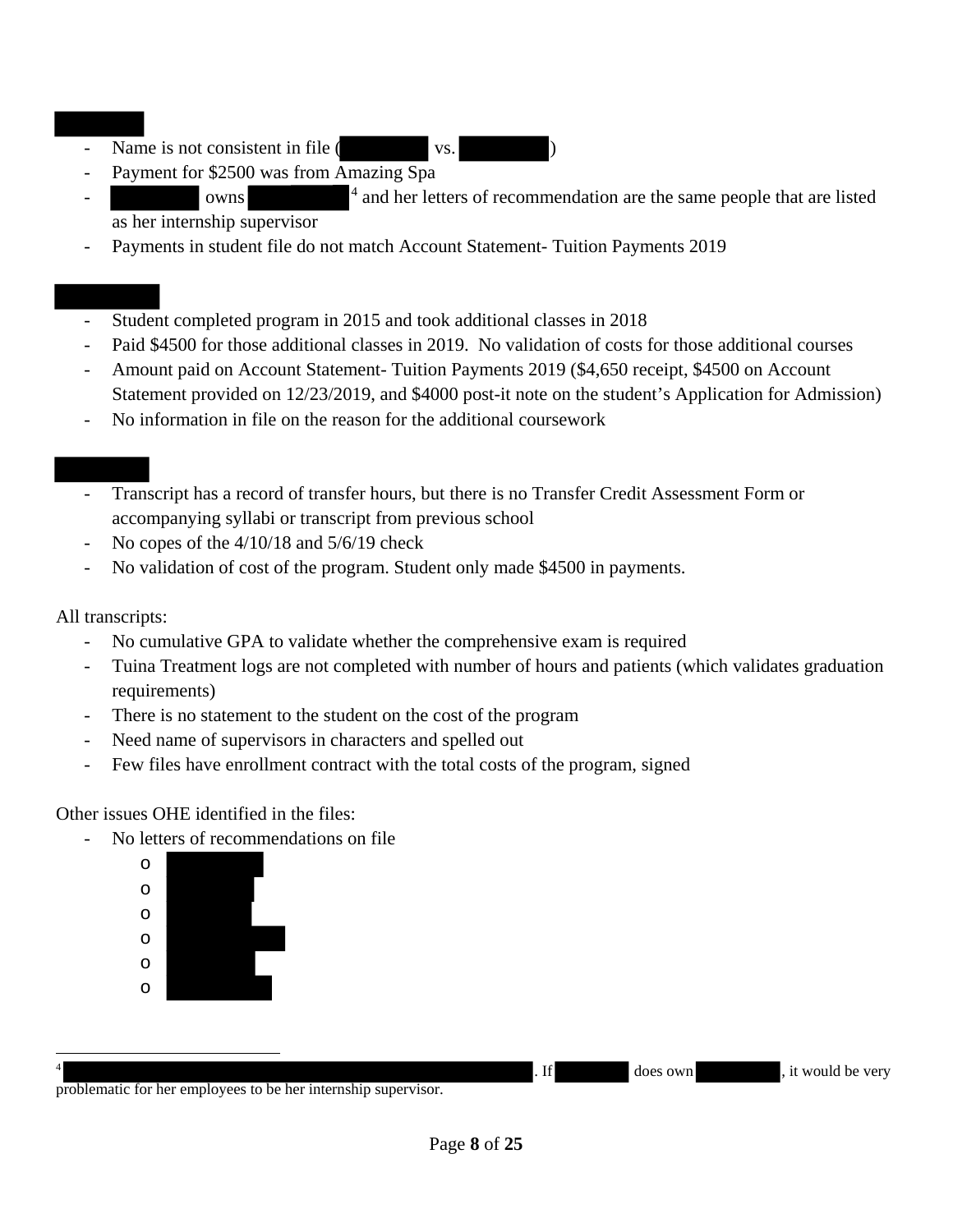Per the student catalog, two letters of recommendations are required for admission to AAAOM's Tuina Massage Program.

- Only one letter of recommendation on file



Per the student catalog, two letters of recommendations are required for admission to AAAOM's Tuina Massage Program.

Students who wrote letters of recommendation for prospective students<sup>5</sup>



- Letters of recommendations that are suspect
	- o : both of the student's letters of recommendation have white out over the name on the first line and then writing of a different name
	- o : Both letters of recommendation are the identical but for the signatures

Any level of review of the letters of recommendation as part of the admissions process should have triggered a response from AAAOM and delving deeper into the legitimacy of the student's application. OHE is concerned that the failure to appropriately review admission applications practice poses a threat to perpetuating prostitution and/or human trafficking.

Transcripts do not have a number<sup>6</sup>



 $\overline{a}$ <sup>5</sup> While not inherently problematic, OHE is concerned that this practice may pose a threat to perpetuating prostitution and/or human trafficking.<br><sup>6</sup> The "numbering" of transcripts is inconsistent. No explanation was provided on this issue and it is unknown whether this is

problematic.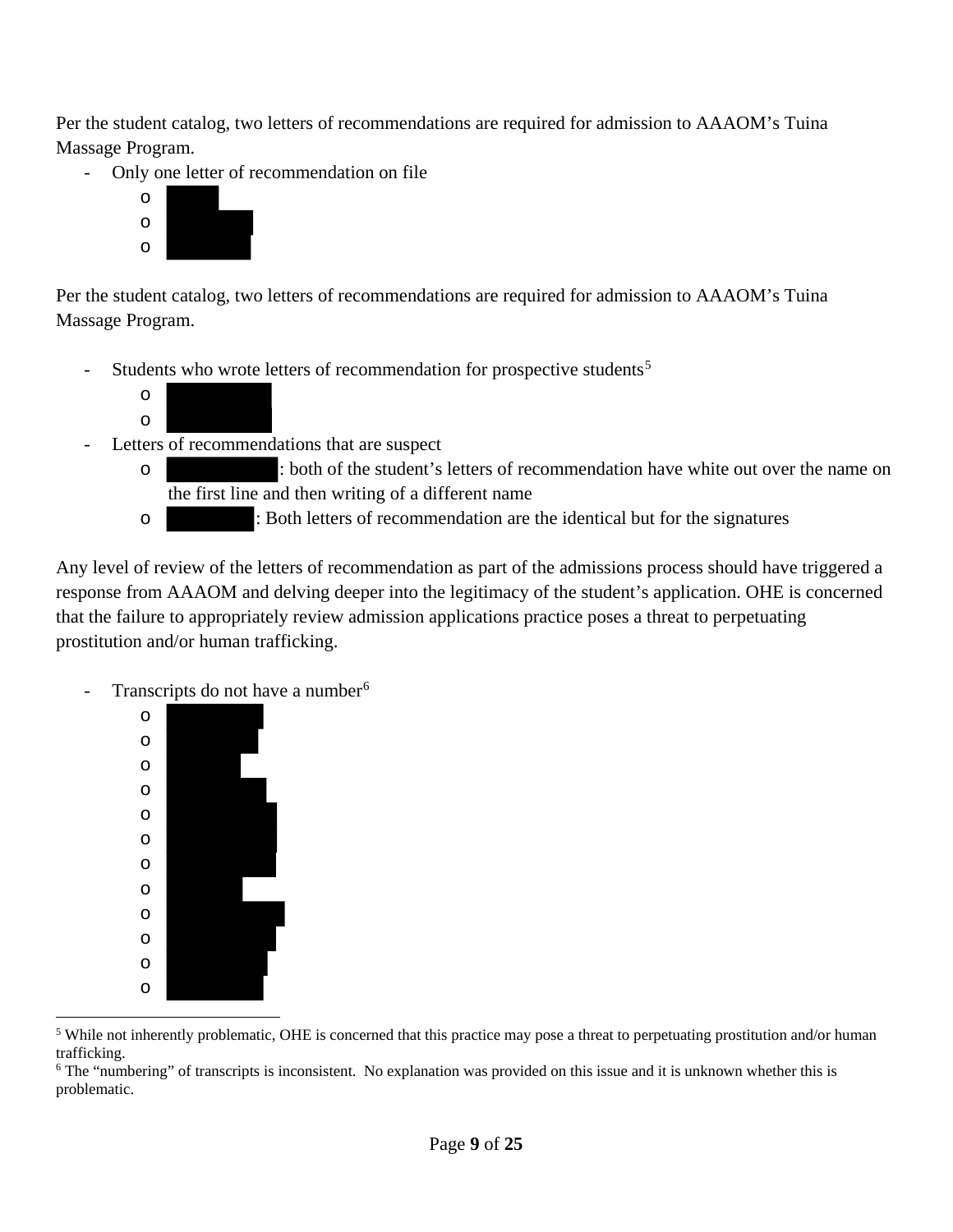

- Application for Admission not signed by student

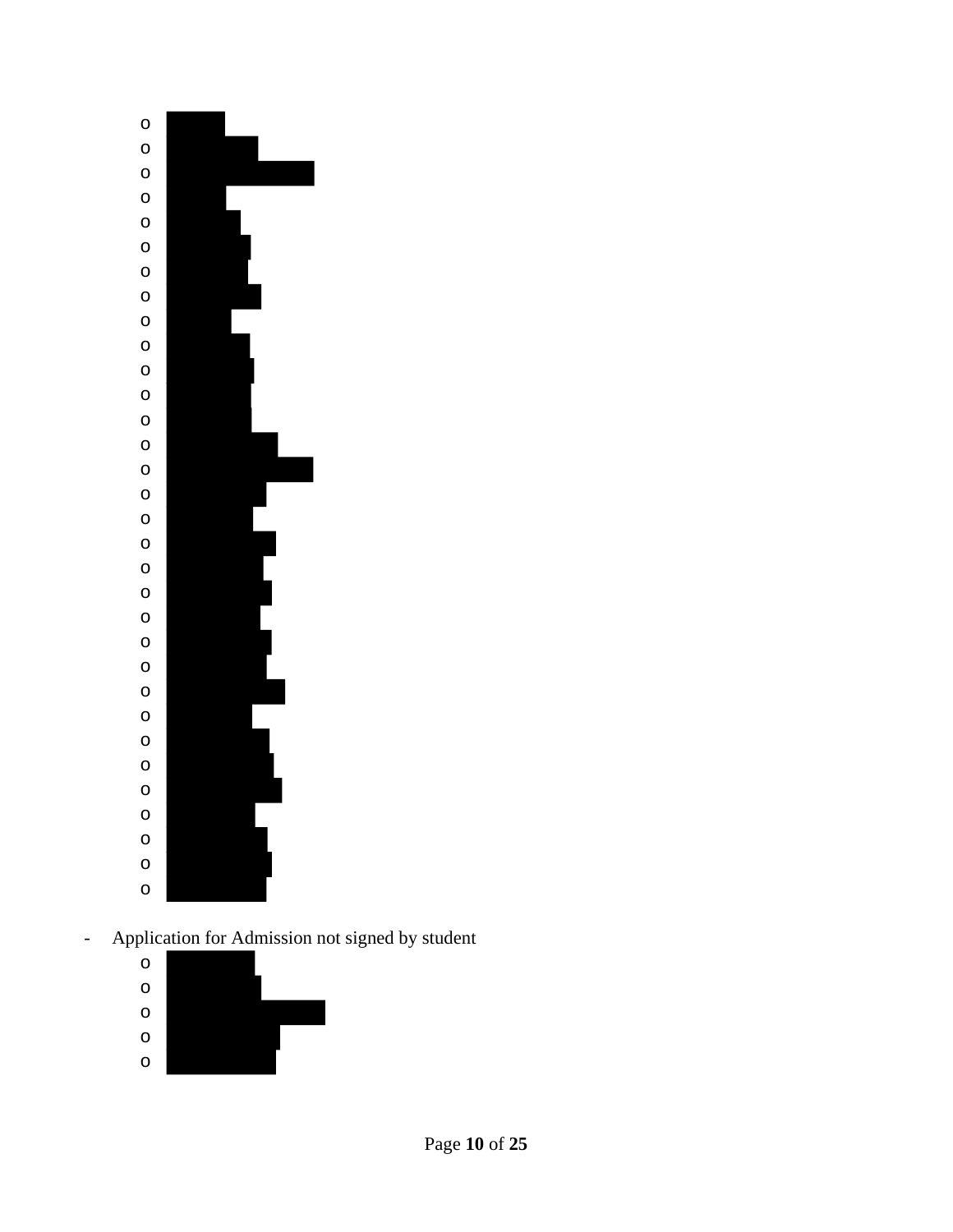The failure to ensure that application materials are completed by the student is problematic and makes it impossible to validate that it is the student that applied for admissions and not someone on their behalf. OHE is concerned that the failure to appropriately review admission applications practice poses a threat to perpetuating prostitution and/or human trafficking.

- o o o o o o o o o o o o o o o o o o o o o o o o o o o o o o o o o
- Application for Admission is not dated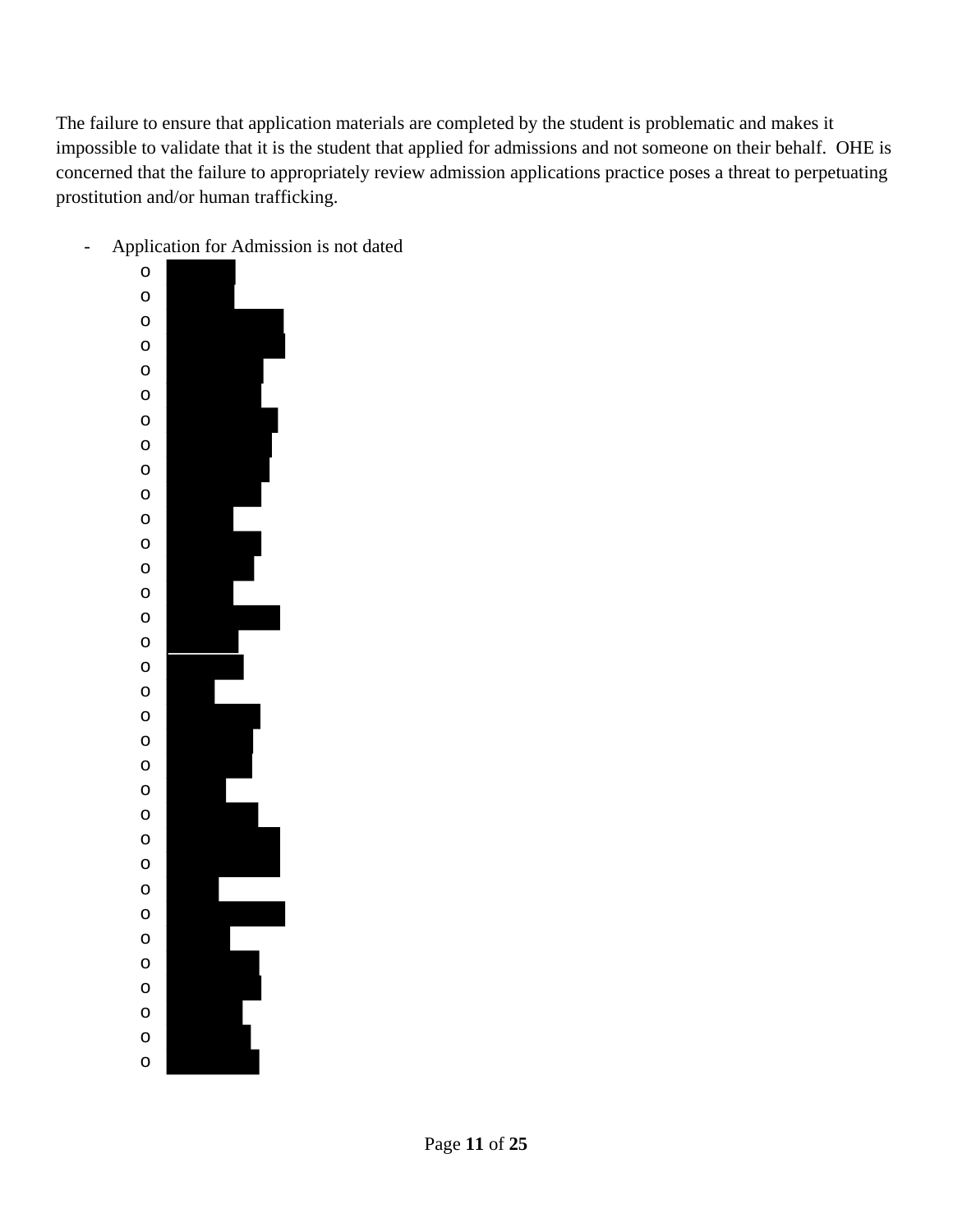The failure to ensure that application materials are completed by the student is problematic and makes it impossible to validate that the admissions application matches the period of enrollment and was not created after the student enrolled.



- Application for Admission is not filled in completely

AAAOM has an obligation to ensure all students complete the admissions process as required. This includes fully completing the admissions application. If the questions are not needed for the program, AAAOM has an obligation to create a different admissions application for this program.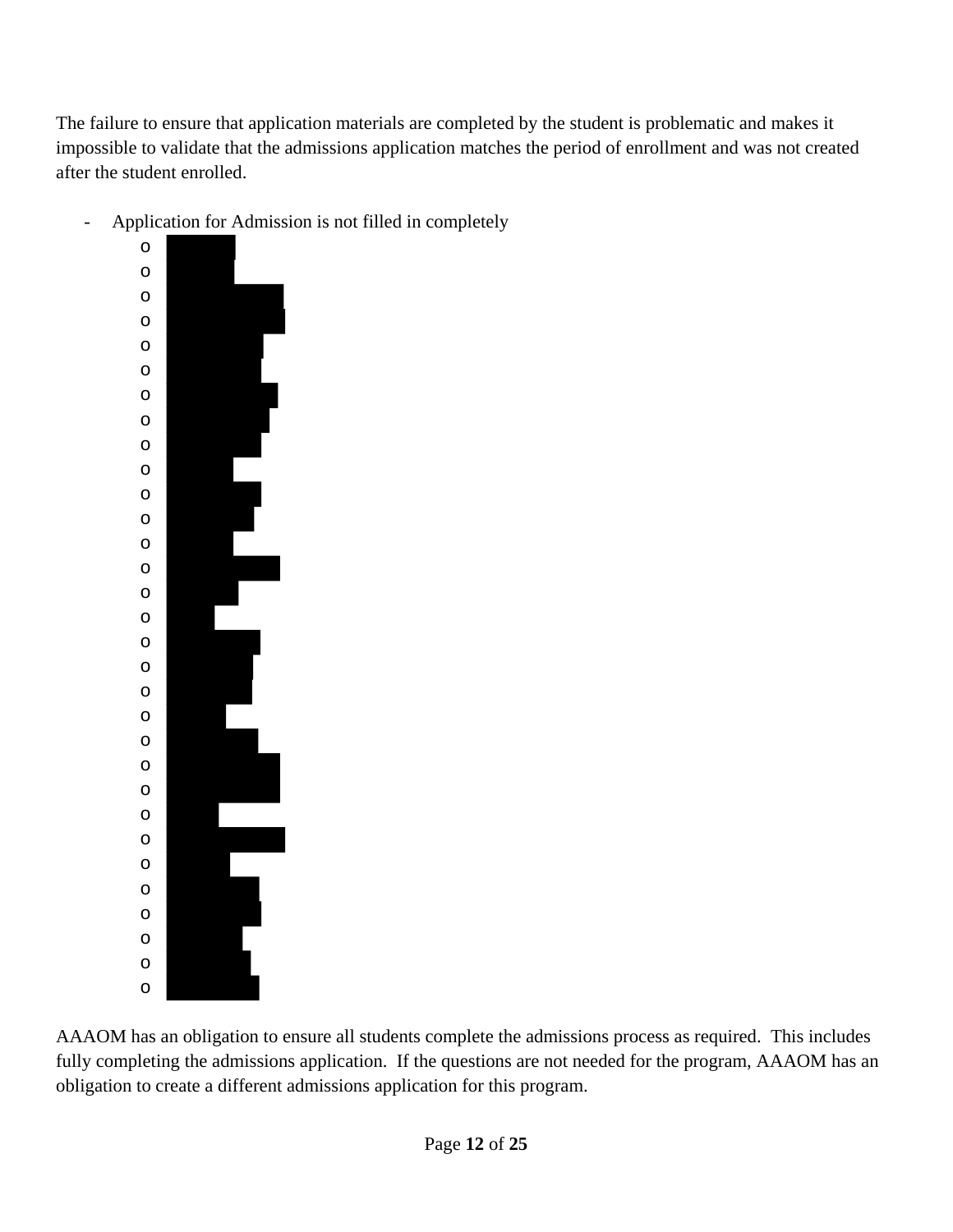No student Date of Birth



AAAOM has an obligation to ensure all students complete the admissions process as required. This includes fully completing the admissions application. Failure to provide date of birth also compromise's AAAOM's ability to match student records if any students have the same name or have name changes.

- No student Social Security Number



AAAOM has an obligation to ensure all students complete the admissions process as required. This includes fully completing the admissions application. Failure to provide a social security number also compromise's AAAOM's ability to match student records if any students have the same name or have name changes.

- Payments do not add up to \$7000

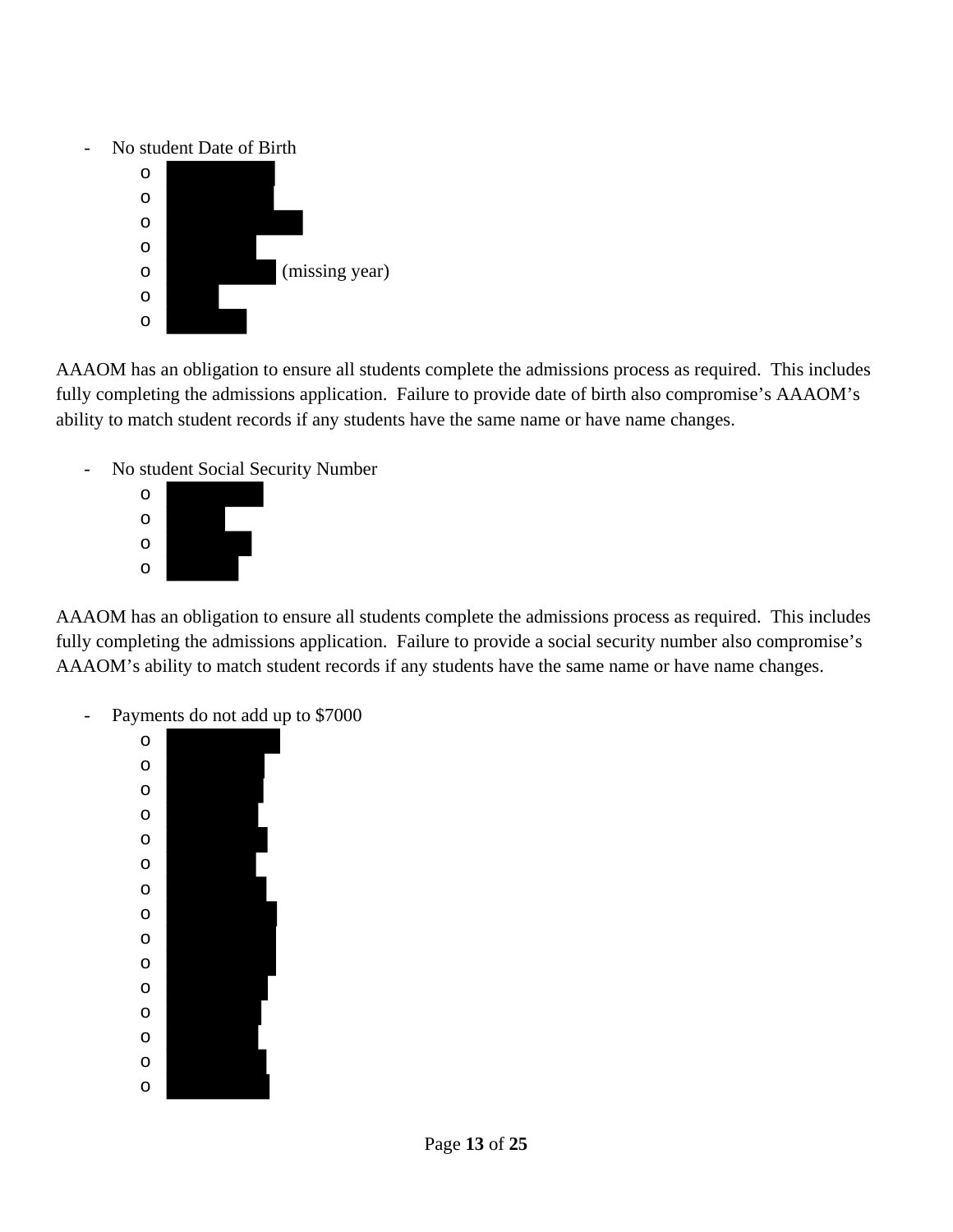

Per AAAOM's 12/3/2019 letter, student "receipts are placed in student files". AAAOM has failed to consistently apply this requirement as students are shown to have graduated, but they do not have a record of making full payments on their program.



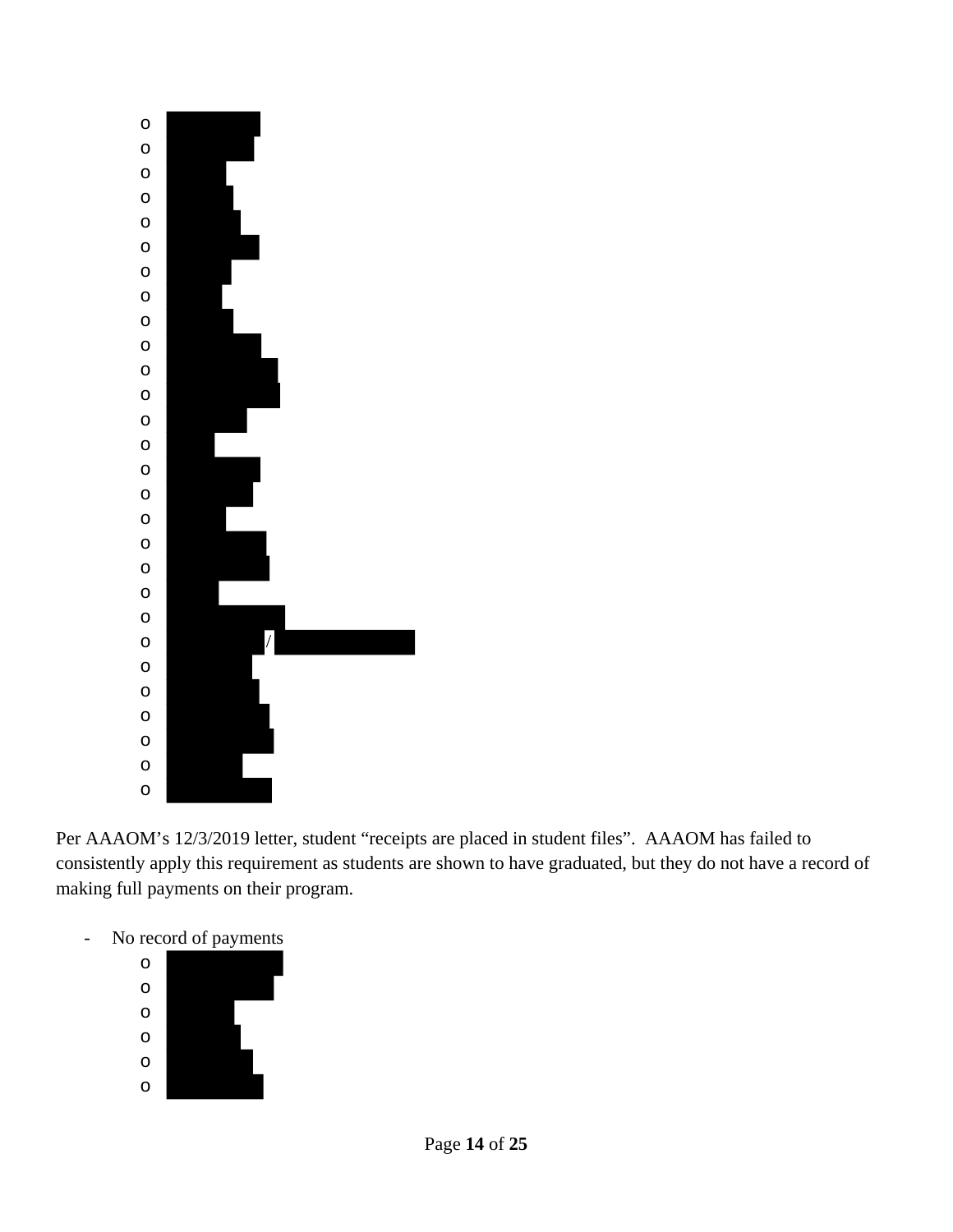

Per AAAOM's 12/3/2019 letter, student "receipts are placed in student files". AAAOM has failed to consistently apply this requirement as students are shown to have graduated, but they do not have a record of making any payments on their program.

- Payments Exceed \$7000 (excluding noted incidentals like transcripts)
	- o
		- 9/27/16 payments records are duplicate (one is stamped and one is not)
		- $\blacksquare$  The three 11/2/2016 payment records are duplicative, but stamps are in different locations on paper
		- There is no formal receipt for the  $4/17/2017$  payment of \$3,000, but it is listed on a Student Expense Report with the 9/27/2016 and 11/2/2016 payments
	- o
		- 6/16/17 check payment for \$4000
		- Two checks for \$3500 each
	- o
		- $-4/11/2016$  check for \$3500
		- $\blacksquare$  5/14/15 check for \$1000 (but this check appears to be for the student
		- $8/19/216$  check for \$3500
	- o
		- **6/26/2015** payment for \$3250
		- $\blacksquare$  1/5/2015 payment for \$4000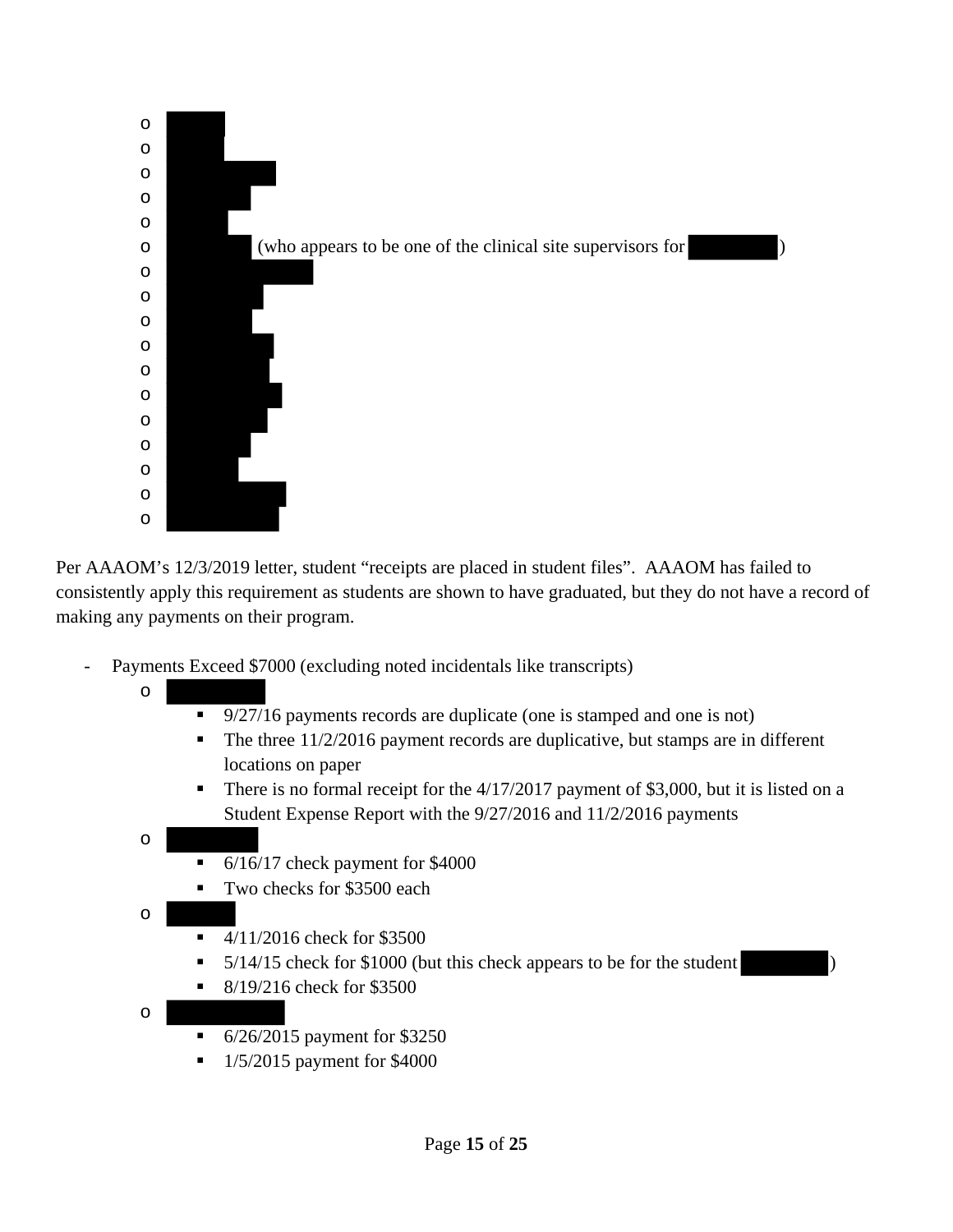

 $\blacksquare$  4/11/2016: \$4000 cash and \$1000 check

AAAOM must provide validation of the student payments above to OHE and refund any overpayments to students by March 22, 2020.

- Students who paid for tuition of another student
	- o <sup>7</sup>

 $\overline{a}$ 

- No supervisor information/signature



<sup>&</sup>lt;sup>7</sup> While not inherently problematic, OHE is concerned that this practice may pose a threat to perpetuating prostitution and/or human trafficking.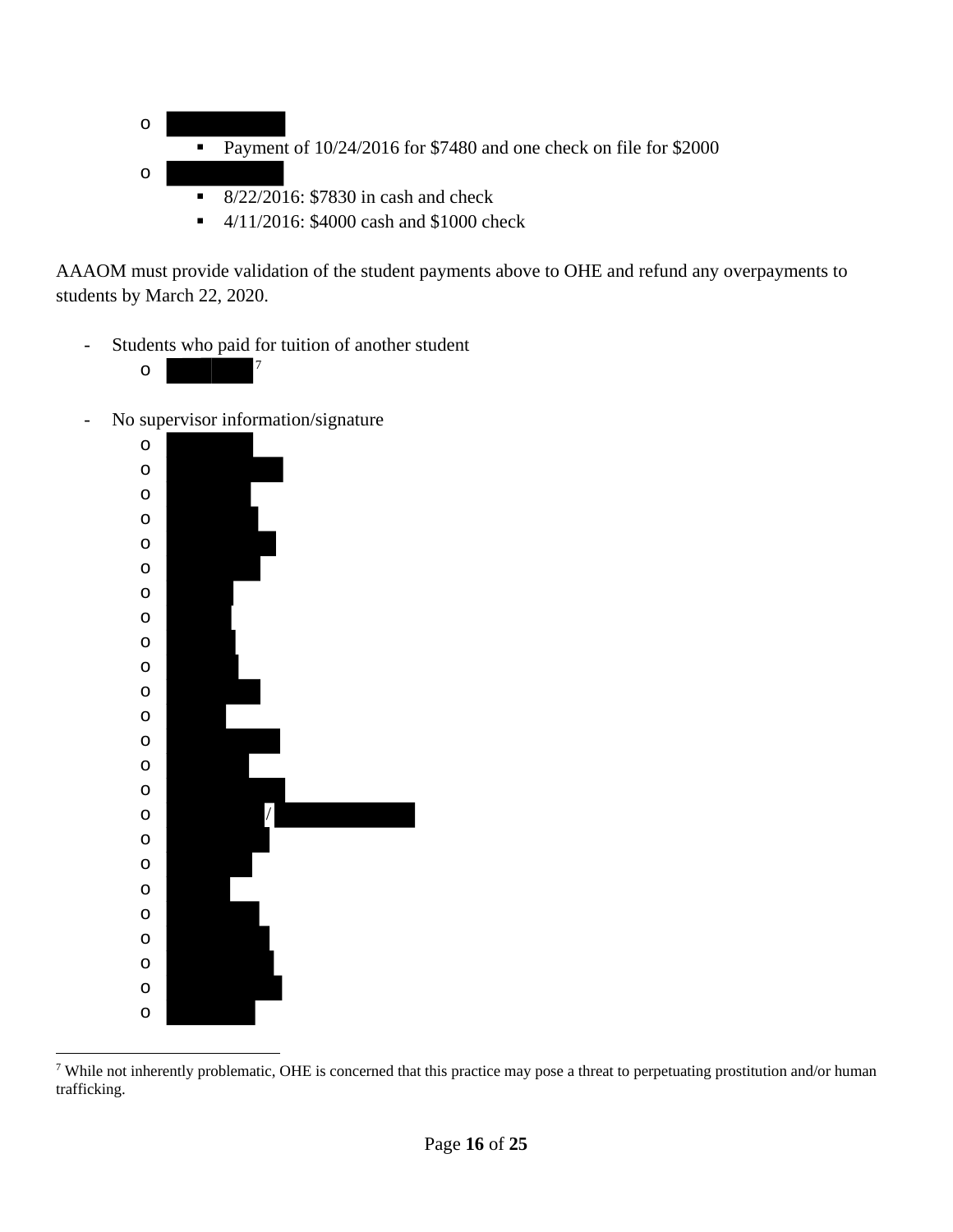

AAAOM has failed to validate and ensure students completed their internship hours when they did not require appropriate internship supervisor signatures and information on internship records.

- Treatment logs not filled out correctly, which may include the calculation of hours and patients to validate graduation requirements

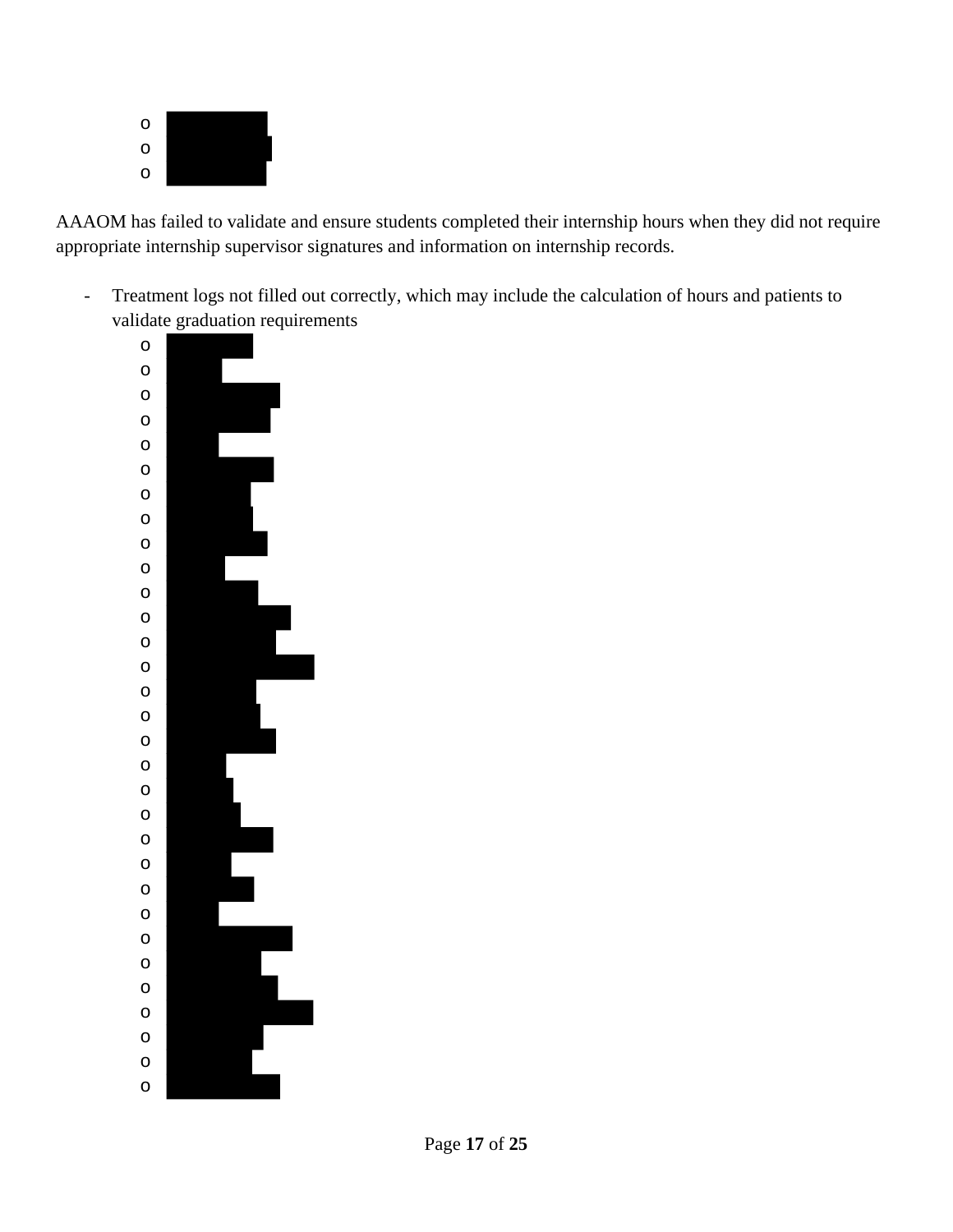

 $\overline{a}$ 

AAAOM has failed to validate and ensure students completed their internship hours when they did not require validation of internship hours and patient requirements, part of the Tuina Massage program requirements.

In addition to these issues, OHE has identified the following problems:

- The documents in the English-speaking students are different than the Chinese-speaking students.

English speaking students have an admission acceptance letter, student enrollment contract, admissions checklist for required documents, student clinical evaluation form, and full student account records (including a Customer QuickReport).

OHE approved AAAOM to operate the same Tuina program in Chinse and English, but it is evident that AAAOM was operated the two different programs with different admissions, evaluation, and graduation expectations, down to the student accounting and paperwork and documentation requirements<sup>8</sup>.

- It appears there may be credit card fees for tuition, but OHE has not seen any disclosures of these fees in AAAOM's schedule of fees, student catalog, or website.

As these fees were not disclosed to students, AAAOM must refund these charges to students and provide OHE confirmation of these refunds by March 22, 2020 as failure to provide a current schedule of fees, charges for tuition, required supplies, student activities, housing, and all other standard charges under Minn. Stat. §136A.65 subd.  $4(a)(9)(iii)$ .

- OHE saw no student payments for admission applications or graduation, as stated in the student catalog or found on the English Tuina student account records<sup>9</sup>.

<sup>&</sup>lt;sup>8</sup> In fact, the Chinese Tuina student files were not stored with registrar access. During the November 5, 2019 site visit, the Chinese Tuina students were kept in a locked closet in Dr. Gong's locked office. No staff or faculty, including the registrar, had access to the Chinese Tuina student files.

<sup>9</sup> OHE is concerned that this practice may be discriminatory, but OHE does not have jurisdiction over discrimination.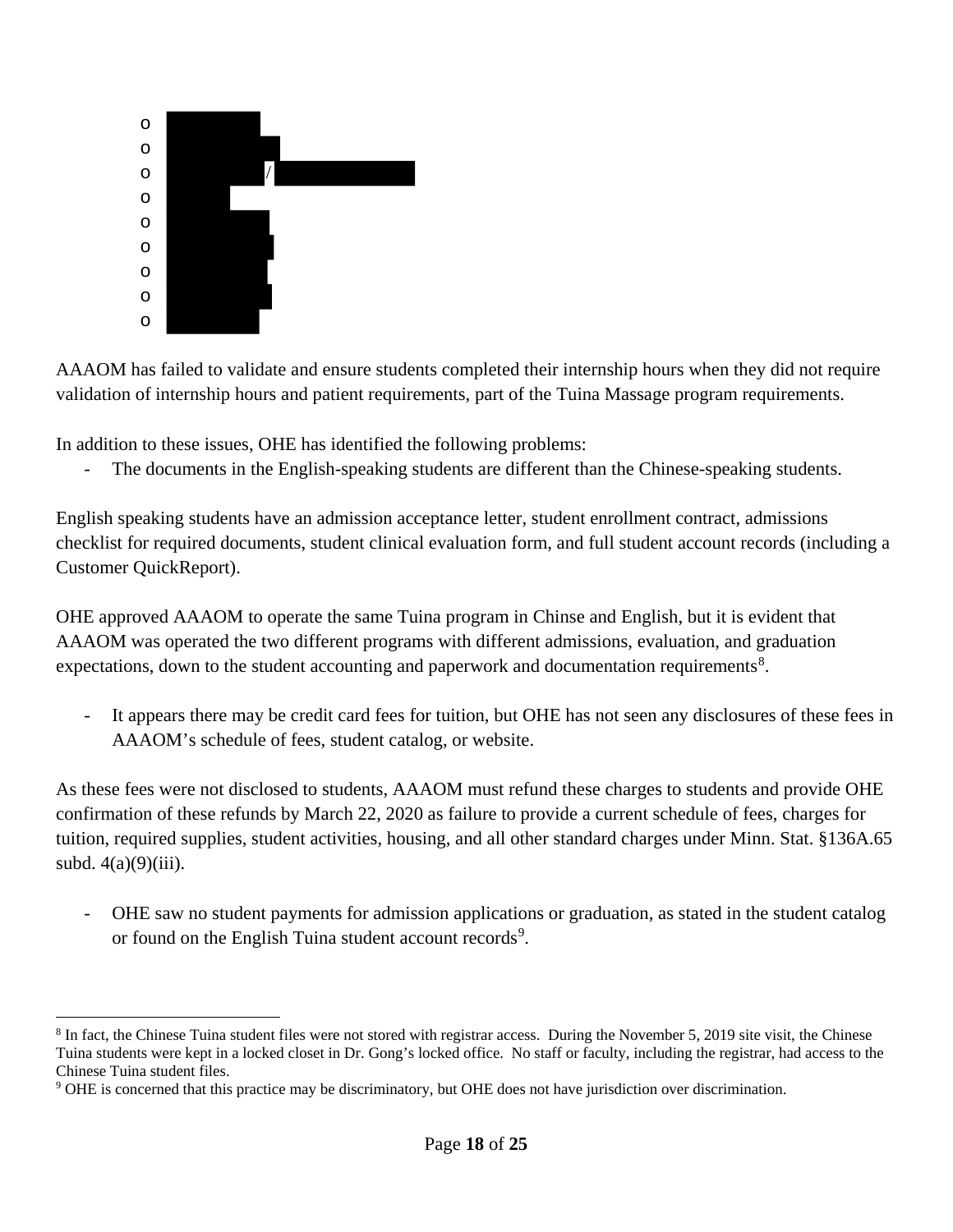- AAAOM has been overcharging for transcripts. The Student Expense Report and the Student Catalog state that a student transcript costs \$15, but every student's Student Expense Report shows that students were charged \$25 for their transcript (the fee for the diploma).

Based on how the Student Expense reports were completed, AAAOM must process a \$10 refund to each impacted student. AAAOM must refund these charges to students and provide OHE confirmation of these refunds by March 22, 2020.

- AAAOM files did not have corresponding receipts or copies of checks or other payments and expense reports.

This issue contradicts AAAOM's 11/18/2019 letter that AAAOM issues students a receipt and a copy is placed in the student records. AAAOM is inconsistently applying this policy leading to question whether AAAOM's audited financials and 1098-T are accurate.

- No massage therapists licenses were provided for the following supervisors:
	- o Cuiping Li
	- o Zaibo Xia
	- $\circ$  Ying Li<sup>10</sup>
	- o Chun Yan Fu
	- o Xiaolin Wang
	- o Huaimin Cahill
	- o Jian Shi
	- o Lanping Qiu
	- o Saiman Zhu
	- o Ruiqiao Mei
	- $\circ$  Donggen Liu<sup>11</sup>
		- 's internship site
	- o No Circle Pines massage therapist license was provided for Zhengwei Qiu
	- o A Maple Grove license was provided for Zhengwei Qiu and licenses were provided for Liu Therapeutic Massage and Annabel Liu, but these licenses do not match the information provided on the Chinese Tuina Class Internship and Supervisors<sup>12</sup>
- 's internship site $13$

is associated with a revoked massage business license in White Bear Lake.

 $\overline{a}$ <sup>10</sup> Ying Li was arrested for prostitution on January 30, 2020 in Shakopee, MN <sup>11</sup> It appears that is associated with a revoked massage business

https://www.presspubs.com/white bear/news/massage-business-license-revoked/article 8a7185c6-03e7-11e9-a054-<br>1b5fcb53f544.html. Donggren Liu did not have a valid massage therapist license or a massage business license in 20

<sup>&</sup>lt;sup>12</sup> OHE is concerned that the failure to validate these licenses practice may pose a threat to perpetuating prostitution and/or human trafficking.

<sup>&</sup>lt;sup>13</sup> OHE is concerned that this practice may pose a threat to perpetuating prostitution and/or human trafficking.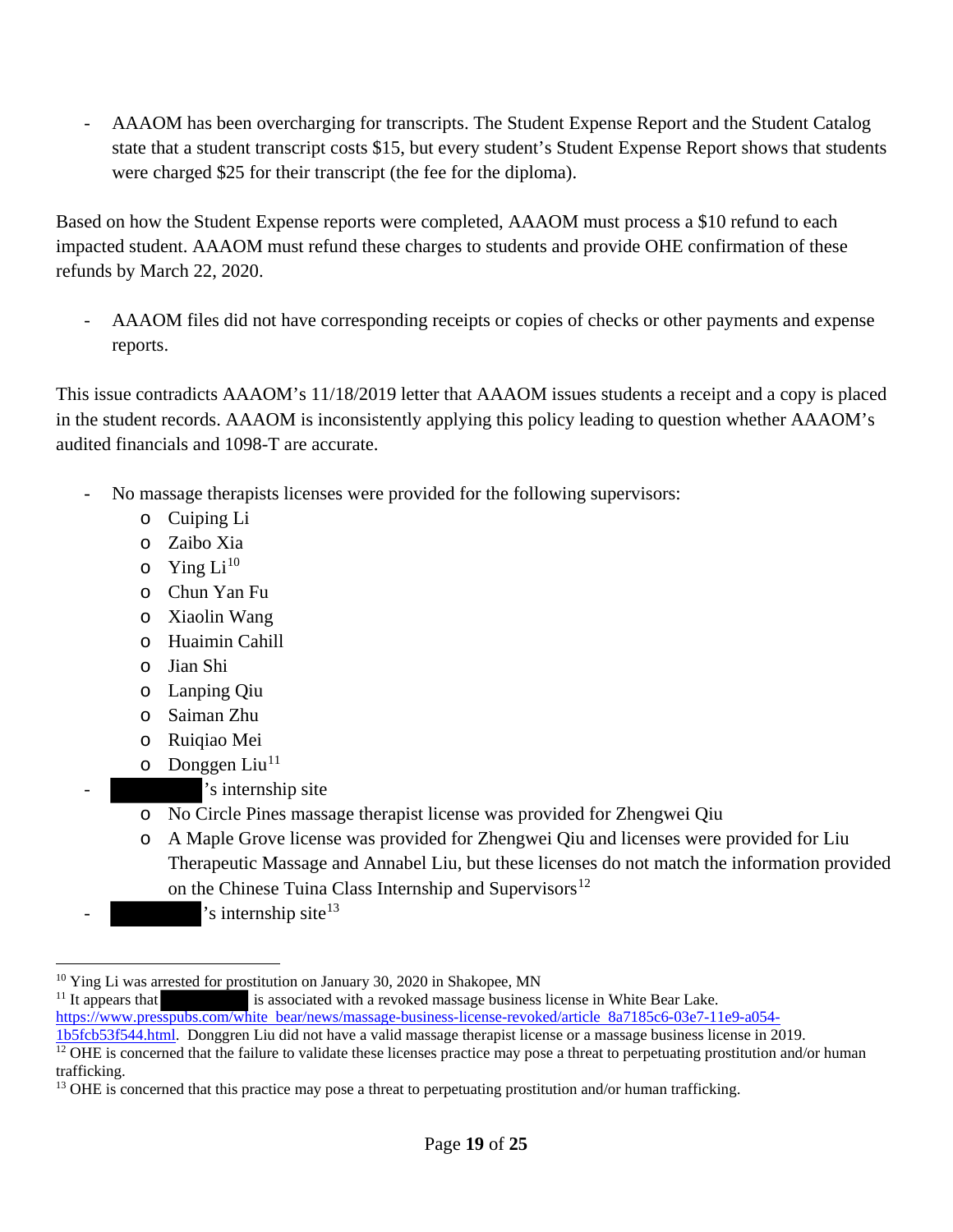- o The address on the Chinese Tuina Class Internship and Supervisor's list is a residential address/home.
- o The license provided for the Current Off-Campus Supervisor Licenses is a different business address.
- o It is unclear where the student is completing their internship hours. If the internship is within a personal home, how is AAAOM ensuring the personal safety of its students?
- o Shuping Batterson's address for their license does not match the license for Asian Body Massage LLC (no other 2019 Internship location is in Rochester)
- AAAOM's November 18, 2019 submission #5 list of off-site training supervisors is inconsistent with the Internship 2019 list
	- o is also listed as a student, but is also listed as a supervisor in submission #4
	- o It appears that is associated with a revoked massage business license in White Bear Lake. https://www.presspubs.com/white\_bear/news/massage-business-licenserevoked/article 8a7185c6-03e7-11e9-a054-1b5fcb53f544.html. did not have a valid massage therapist license or a massage business license in 2019.
- II. Violations of the Minnesota Private and Out-of-State Public Postsecondary Education Act
- Failure to administer a program according to Minn. Stat. §136A.65 subd. 4(a)

Minn. Stat. §136A.65 subd. 4(a)(1) requires the school has the organizational framework with administrative and teaching personnel to provide its educational programs.

AAAOM operates several accredited and Title IV federal and MN State financial aid programs which require administrative and financial controls. AAAOM consistently operated the Tuina program outside of these administrative and financial controls. As AAAOM is aware of the internal control requirements of an accredited and Title IV program, OHE has concluded that the Tuina massage program was intentionally operated outside of the same administrative and financial controls required of Title IV and MN State financial aid programs.

For example, on 6/22/2000, AAAOM signed a SELF Loan Participation Agreement.<sup>14</sup> Part of that agreement, AAAOM agreed to be subject to the *Minnesota Financial Aid Manual15*. As part of participation in the SELF Loan, **schools** must maintain a student account for each student (G, page 116). Additionally, schools must provide the student with an itemized statement of the account at least annually and upon termination of enrollment. As emphasized above, this requirement is for the school, not just programs that participate in state financial aid programs<sup>16</sup>.

 $\overline{a}$ 

<sup>&</sup>lt;sup>14</sup> A SELF Loan Agreement is used to establish a school's participation in OHE's student loan program.<br><sup>15</sup> The most recent manual is the 2015-2016 Aid Year manual, found at  $\frac{https://www.obe.state.mn.us/pdf/FAManual/Archive/15-16FAManual.pdf.$ 

 $\frac{16}{16}$  It does not appear that the students from the Chinese Tuina program participated in any state financial aid programs.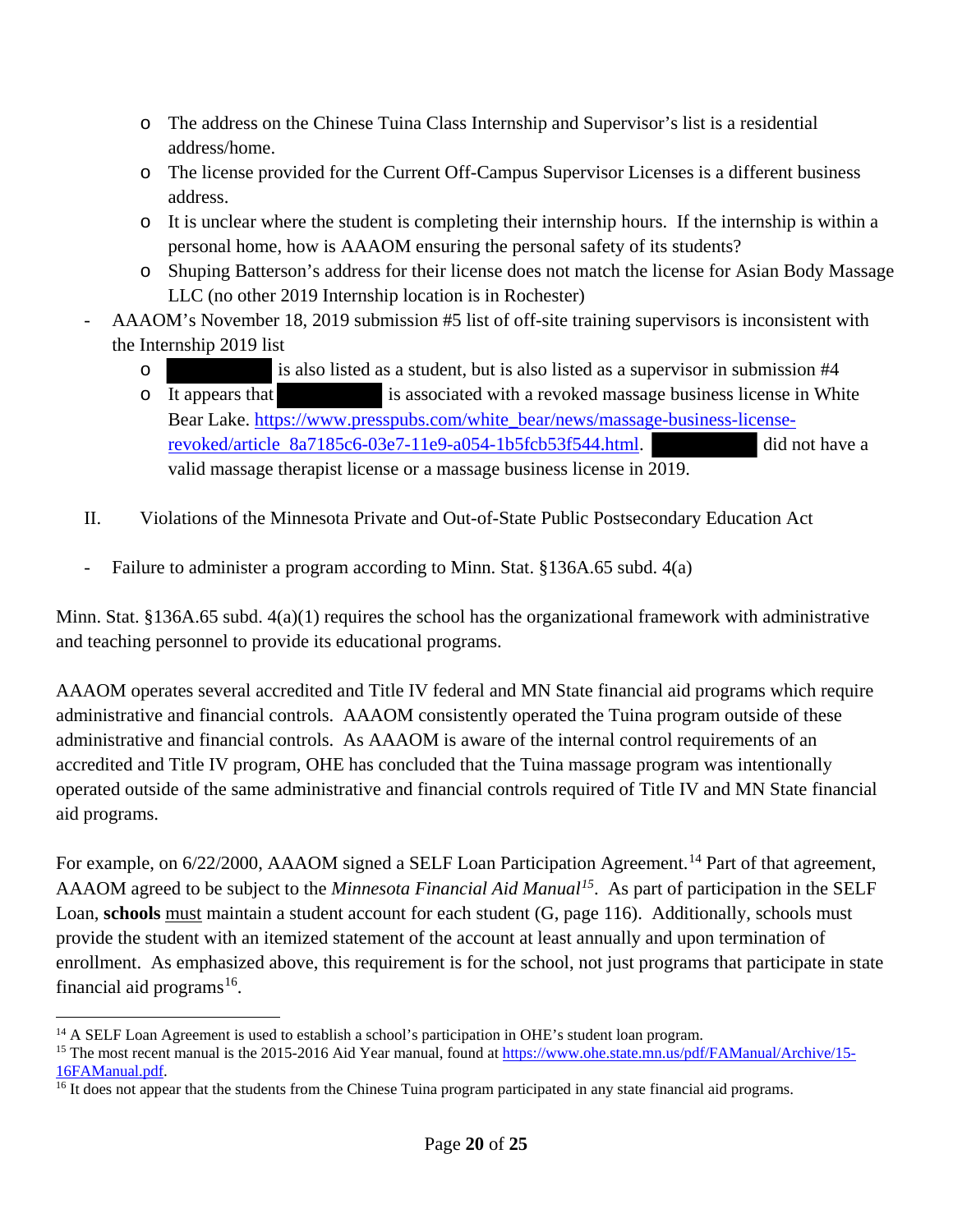As AAAOM failed to provide an explanation of how it reconciles student payments and AAAOM account receivables, OHE has determined AAAOM did not keep a student account for each Chinese Tuina student. OHE reviewed the English Tuina student files and the required student accounts were maintained. The spreadsheet process outlined in the 12/3/2019 letter to OHE does not include a statement of tuition and reconciliation between the tuition due and the payments made by or on-behalf of students.

OHE has found sufficient evidence that AAAOM violated Minn. Stat. §136A.65 subd. 4(a)(1) to substantially provide the organizational framework with administrative and teaching personnel to provide the educational programs due to AAAOM's:.

- 1) Failure to maintain student accounts for the Chinese Tuina students a violation demonstrates that AAAOM did not offered under Minn. Stat. §136A.65 subd. 4(a)(1).
- 2) Chinese Tuina student receipt and payment inconsistencies
- 3) Chinese Tuina student admissions process inconsistencies
- 4) Failure to evaluate and approve Chinese Tuina student internship sites and supervisors
- 5) Failure to validate the number of internship hour and patients requirements for graduation

Minn. Stat. §136A.65 subd. 4(a)(3) requires that a school operates in conformity with generally accepted accounting principles according to the type of school. Minn. Stat. §136A.64 subd. 1(4) requires AAAOM to submit a fiscal balance sheet on an accrual basis, or a certified audit of the immediate past fiscal year including any management letters provided by the independent auditor. A review of the financial statements that ended December 31, 2018 that were submitted as part of AAAOM's most recent registration renewal, OHE found:

- An auditor's opinion contained the required language that the school's financials complied with U.S. GAAP
- As of the end of December 31, 2018, This is inconsistent with the Account Statement-Tuition Payments 2019 document provided to OHE. The document demonstrates that 2018 students made payments in 2019.
- It is OHE's understanding that the process AAAOM outlined in AAAOM's 11/18/2019 letter is not compliant with IRS 1098-T requirements. It is OHE's understanding that when a student make a personal payment towards tuition during the calendar year, then you have to be issued a 1098-T for that calendar year (not when the student completes their program). Therefore, if a student made payments in two or more calendar years was applied to tuition, that student has to receive a 1098-T for each of the years and by the date required by the IRS. Since the 1098-T is used to calculate the federal education tax credits on an individual's personal tax return, the need to follow the IRS regulations is clear.

OHE has sufficient evidence that AAAOM has failed to provide accurate accounting information to its accountants as its tuition, charges, and payments are not properly managed. Therefore, AAAOM's auditor's opinion that the school's financials complied with U.S. GAAP is based on false or inaccurate information and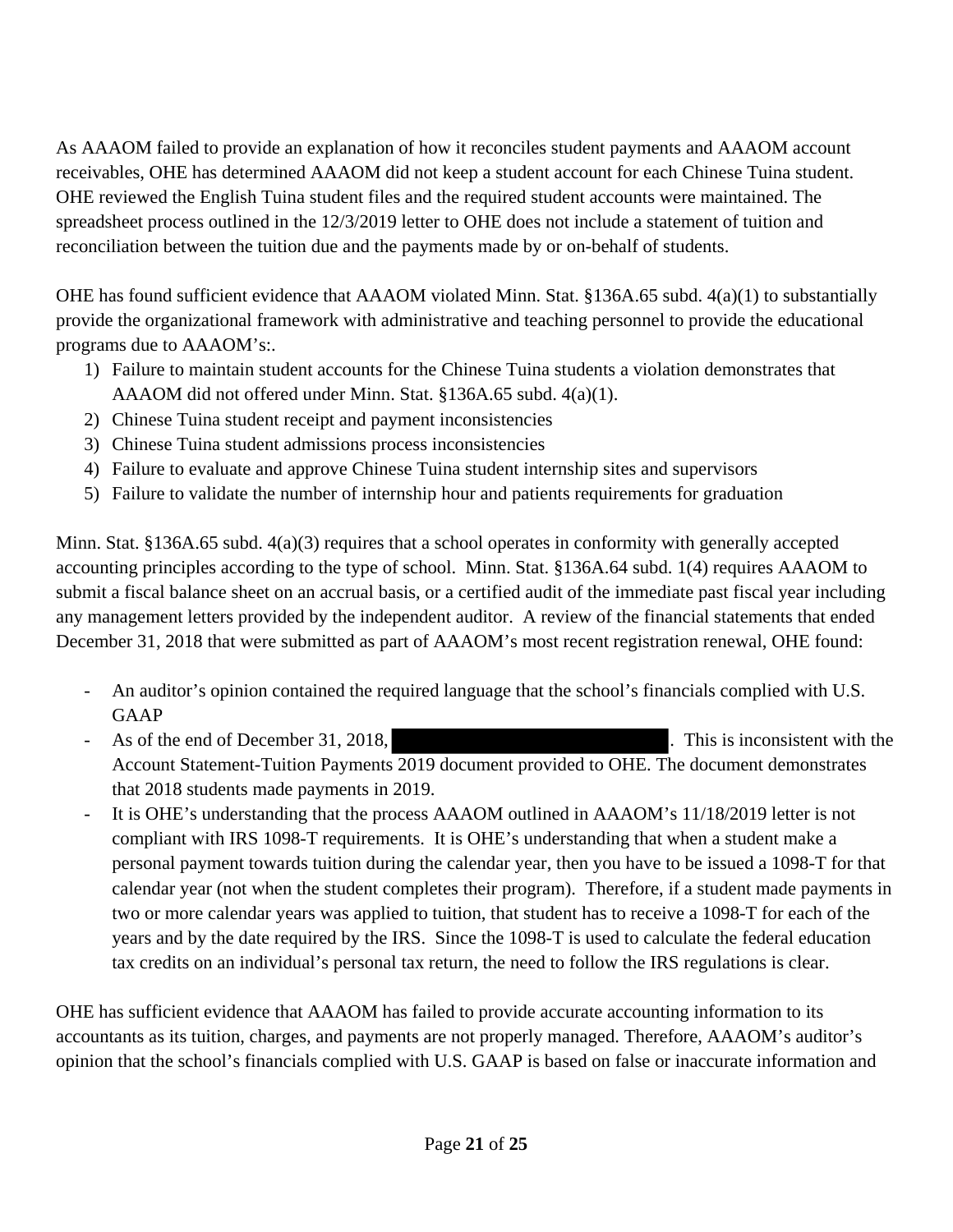AAAOM is not operating in conformity with general accepted accounting principles as required under Minn. Stat. §136A.65 subd. 4(a)(3).

Minn. Stat. §136A.65 subd.  $4(a)(7)$  requires the school uses only publications and advertisements which are truthful and do not give any false, fraudulent, deceptive, inaccurate, or misleading impressions about the school, its personnel, programs, services, or occupational opportunities for its graduates for promotion and student recruitment and (9) the school provides information to students and prospective students concerning: (i) comprehensive and accurate policies relating to student admission, evaluation, suspension, and dismissal.

OHE found discrepancies in AAAOM's published policy on evaluation of student work and graduation requirements for the Tuina program. For example, OHE received the following policies:

In the AAAOM catalog, submitted as part of AAAOM's annual renewal 2019-2020 **and** 2017-2018 renewal (pg. 46): "In order to complete the program and receive the certificate in Chinese Tuina Massage, students must meet the following requirements:

- 1. Complete all required coursework with at least a cumulative "C" average, and a clinical internship with an "S" grade.
- 2. Complete at least 40 treatments and 10 different cases utilizing Tuina techniques.
- 3. Satisfy all financial obligations to the Academy

While there are Academic Progress and Comprehensive Examination policies for the graduate programs, there is no statement policy within AAAOM's catalog that "Tuina students who obtained a lower than B average are required to take a Tuina exit exam. Tuina students who obtained B average or higher are not required to take an exam" as provided to OHE on 12/23/2019.

The 12/23/2019 provided policy is either in violation of §136A.64 subd 4(9)(i) that AAAOM provides information to students and prospective students on concerning comprehensive and accurate policies related to student evaluation or AAOOM submitted false, misleading, or incomplete information to the office under Minn. Stat. §136A.65 subd. 8(2). There is a conflict between AAAOM's website and the catalogs submitted through EdVera and the 12/23/2019 graduation policy that was allegedly in place since 2017. Furthermore, even if the 12/23/2019 graduation policy is used, there is no statement on what the passing score needed for the final score.

Furthermore, AAAOM provided no documentation that could demonstrate that AAAOM validated Tuina student completion of 40 treatments and 10 different cases utilizing Tuina techniques.

- Failure to provide requested information under Minn. Stat. §136A.64 subd. 3 &4;

Under Minn. Stat. §136A.64 subd. 3, the office may request additional information to determine the nature and activities of a school and subd. 4, the office may verify the accuracy of submitted information by inspection,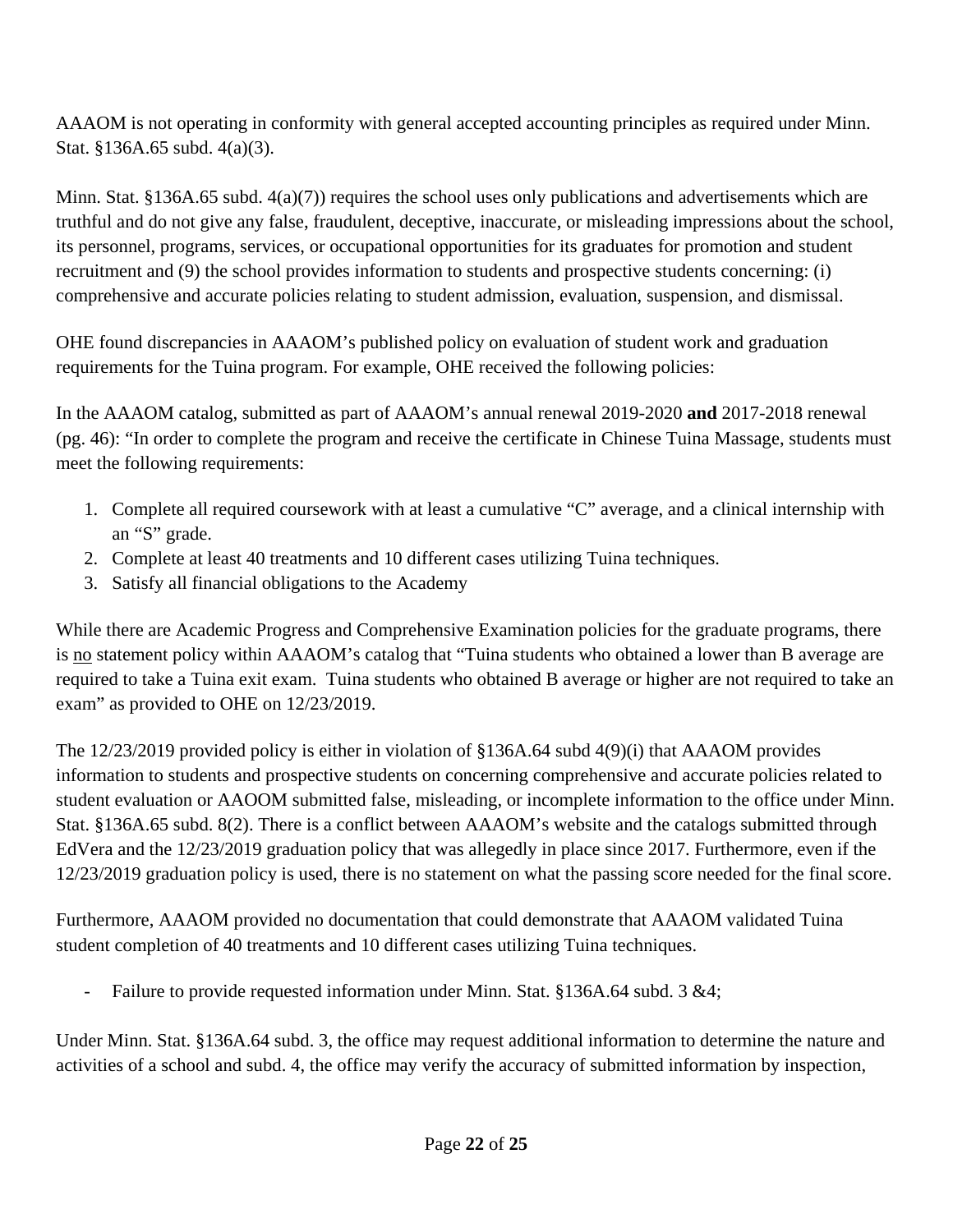visitation, or any other means it considers necessary. As stated above, AAAOM failed to provide the following information $17$ :

- How students are notified of AAAOM's "updated" 2017 exit exam policy as the policy is inconsistent to the student catalog
- An explanation of how AAAOM reconciles student payments and its student account receivables (for accounting purposes)
- No statement of historical practices of evaluating and approving off-site internship sites
- No statement on the transcript seal storage location (or how the seals are secured)
- The name of the businesses of the clinical site list of  $12/23/2019$  list of clinical sites
- A timeline of the "evolutionary process" of AAAOM's process for approving off-site clinical training experiences and off-site supervisors
- The following student files:

o

o

o (listed on the Internship 2019 and Account Statement-Tuition Payments 2019)

o (filed a transcript with Brooklyn Park)

o (listed on the Internship 2019 and Account Statement-Tuition Payments 2019) o (listed on the Internship 2019 and Account Statement-Tuition Payments 2019) o (listed on the Internship 2019 and Account Statement-Tuition Payments 2019) o (listed on the Internship 2019 and Account Statement-Tuition Payments 2019) o (listed on the Internship 2019 and Account Statement-Tuition Payments 2019) o (Account Statement-Tuition Payments 2019 and 11/18/2019 submission #4) o n

OHE is particularly concerned about AAAOM's refusal to provide a timeline of the "evolutionary process" of AAAOM's process for approving off-site clinical training experiences and off-site supervisors. In AAAOM's 12/13/2019 letter, AAAOM stated "presently a formal credentialing process is utilized." As OHE has not received any completed credentialing forms, OHE is left to assume that the "evolutionary process" from 12/3/2019 was created only after OHE questioned AAAOM's internship process in November and that AAAOM used no formal process to evaluate and approve student internship sites for the Chinese Tuina program. This practice poses a threat of prostitution and/or human trafficking to AAAOM's students as several of the internship sites and supervisors are associated with prostitution and/or losing their personal and business massage licenses.

Based on the information above, OHE is revoking AAAOM's registration under Minn. Stat. §136A.65 subd. 8 for the following reasons:

- 1. Violation of Minn. Stat. §136A.65 subd. 4(a)(1)
- 2. Violation of Minn. Stat. §136A.65 subd. 4(a)(3)

 $\overline{a}$ <sup>17</sup> OHE made several requests twice, but did not receive the requested information.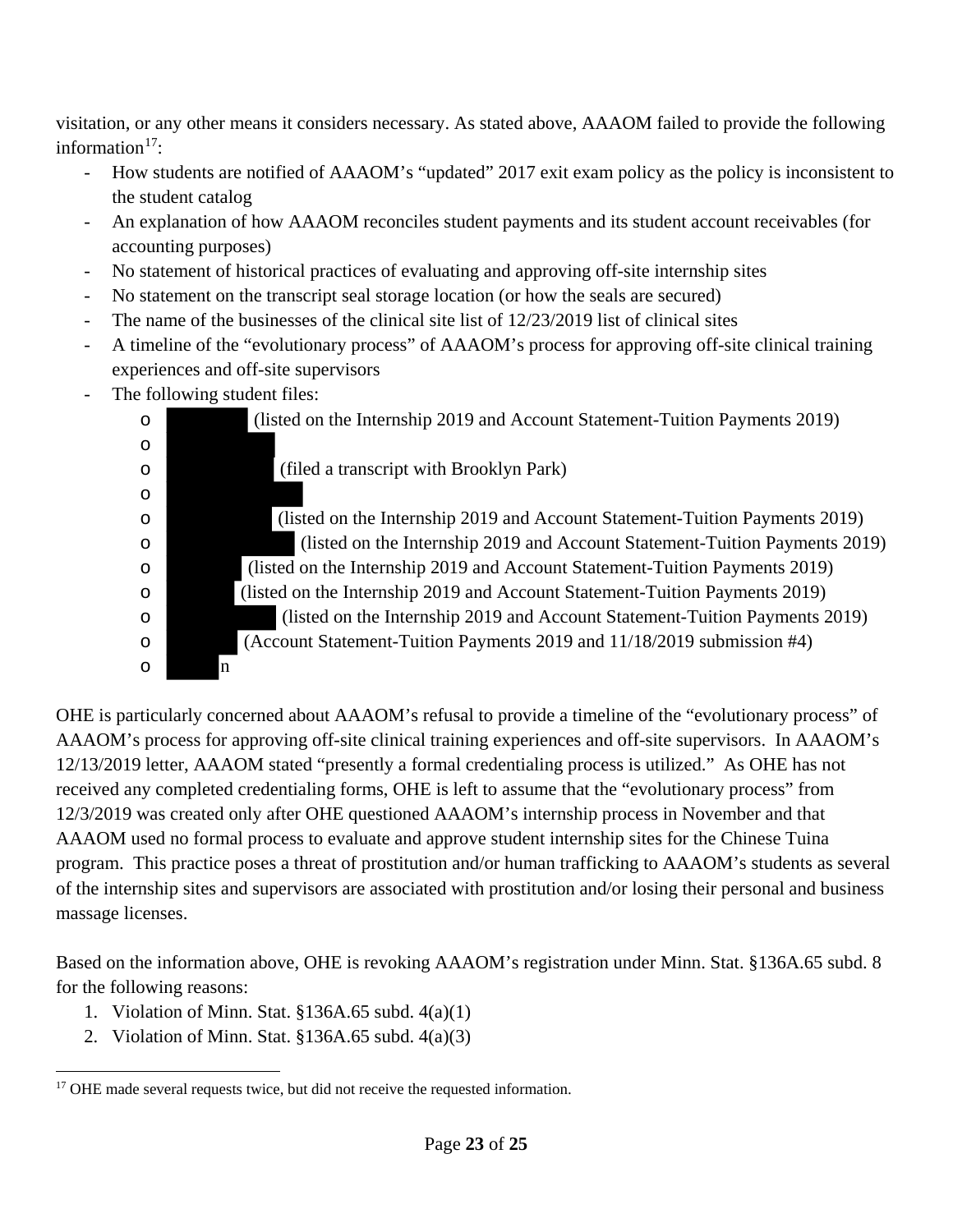- 3. Violation of Minn. Stat. §136A.65 subd. 4(a)(7)
- 4. Violation of Minn. Stat. §136A.65 subd. 4(a)(9)(i)
- 5. Violation of Minn. Stat. §136A.65 subd. 4(a)(9)(iii)
- 6. For providing false, misleading, or incomplete information (Minn. Stat. §136A.65 subd. 8(a)(2))
- 7. For refusing to supply reasonable information after a written request by the office (Minn. Stat. §136A.65 subd.  $8(a)(4)$ ).

AAAOM may appeal this order in accordance with Minnesota Chapter 14. AAAOM must submit its request for an appeal to OHE within 30 days of this order. While this order for revocation is not effective until the final determination of the filed appeal or the court orders immediate effect, OHE anticipates the school's closure under Minn. Stat. §136A.645.

AAAOM must submit the following documents to our office by **February 28, 2020**:

- Spreadsheet containing the following information for all student enrolled within the last 365 days:
	- o Student Name
	- o Mailing Address
	- o School and Personal email address
	- o Program Name
	- o Number of credits completed
	- o Number of credits remaining
	- o Anticipated graduation date
	- o Current enrollment status
- An electronic record of all student transcripts uploaded to:

 https://www.ohe.state.mn.us/ssl/generic/index.cfm Password:

(If electronic records are unavailable, you must notify our office to arrange delivery of physical files.)

- Information on transfer credit or articulation agreements in place with other institutions
- Faculty information
- Course syllabi
- Student ledgers and Financial Aid information for students enrolled within the last 365 days